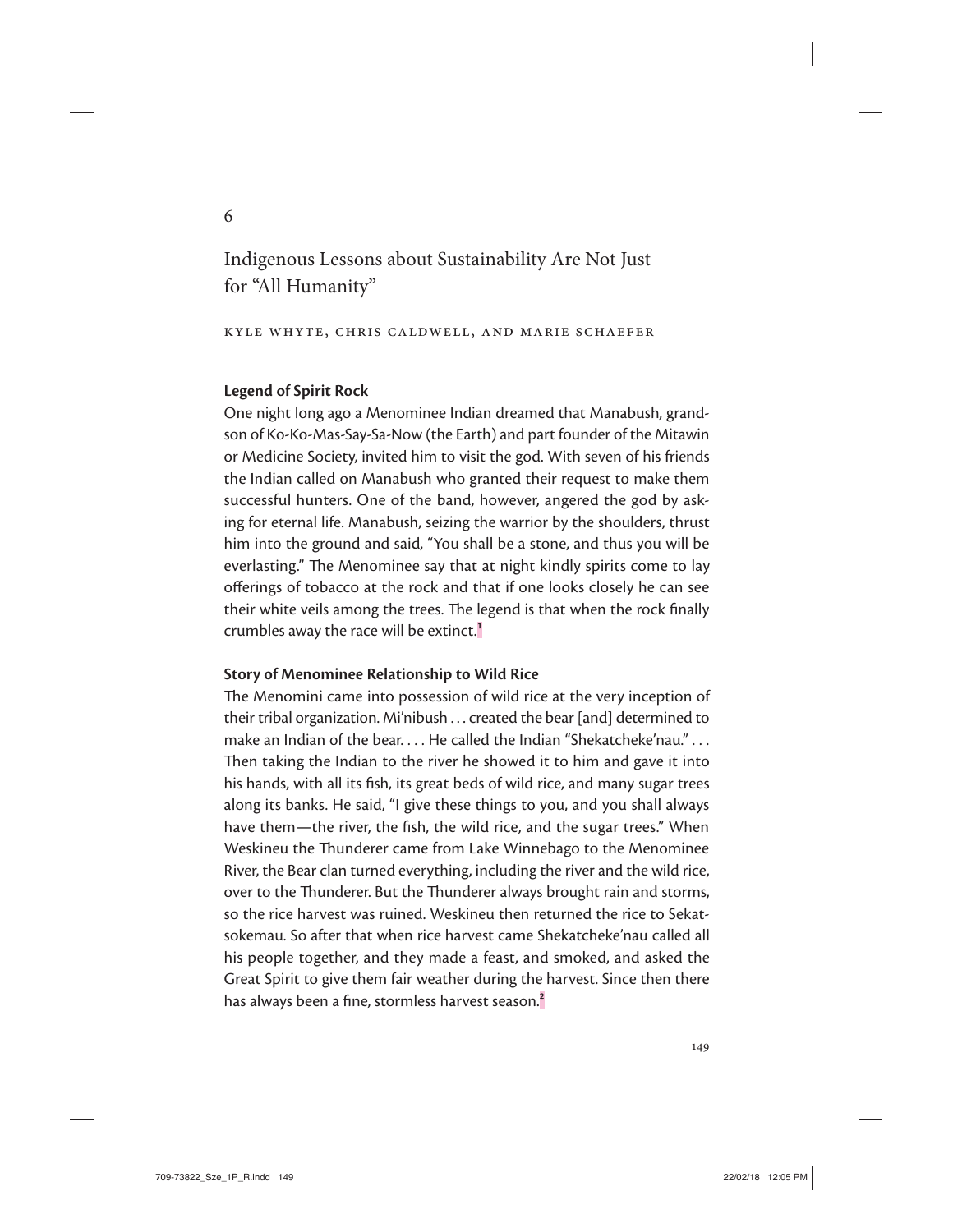# Introduction

The first legend, displayed in a sign on Menominee lands, demonstrates some concepts of the Menominee for planning for the future. While the above depiction of the story is a simplified version of the actual telling, we can glimpse several concepts. People or communities that boast about certain visions of the future may not understand that for which they wish. We have to pay respect to the uncertainty that at any time our lives could change so drastically that our very existence is threatened. The second story, about wild rice, emphasizes the importance of human responsibility within ecosystems.<sup>3</sup> Human motivation to be responsible is energized through cultural activities, from feasts to ceremonies. Humans must always honor the power of ecosystems. The history of the Menominee Nation bears witness to many of these concepts— concepts that serve as lessons about sustainability.

The Menominee refer to themselves as "Mamaceqtawak" (the ancient ones). Since time immemorial, the Menominee have lived in close relation to the plants, animals, and ecosystems of the area now known by most as the Upper Midwestern United States and Great Lakes Region.<sup>4</sup> The Menominee ancestral territories are around ten million acres in the states of Wisconsin and Michigan (the Upper Peninsula part). Menominee governance systems involved highly mobile seasonal rounds in which the societal institutions shifted structure and geographic location systematically throughout the year to take advantage of the best times to access certain plants and animals. We use "seasonal rounds" in the plural to suggest that, among even one group, such as the Menominee, it was likely that different families, clans, and communities had their versions of seasonal rounds that were more tailored to the particular areas they tended to inhabit most each year.

The name of and activities associated with each month in the Menominee calendar generally correspond with an important plant that should be harvested in that month. Menominee seasonal rounds include complex regimes of monitoring, harvesting, and storing foods and medicines from hundreds of plants and animals in the region, including berries in the summer, wild rice in the fall, and maple sugar and sturgeon in the spring. In light of the seasonal rounds, "Menominee"— a name given them by other Indigenous peoples— means "wild rice people," indicating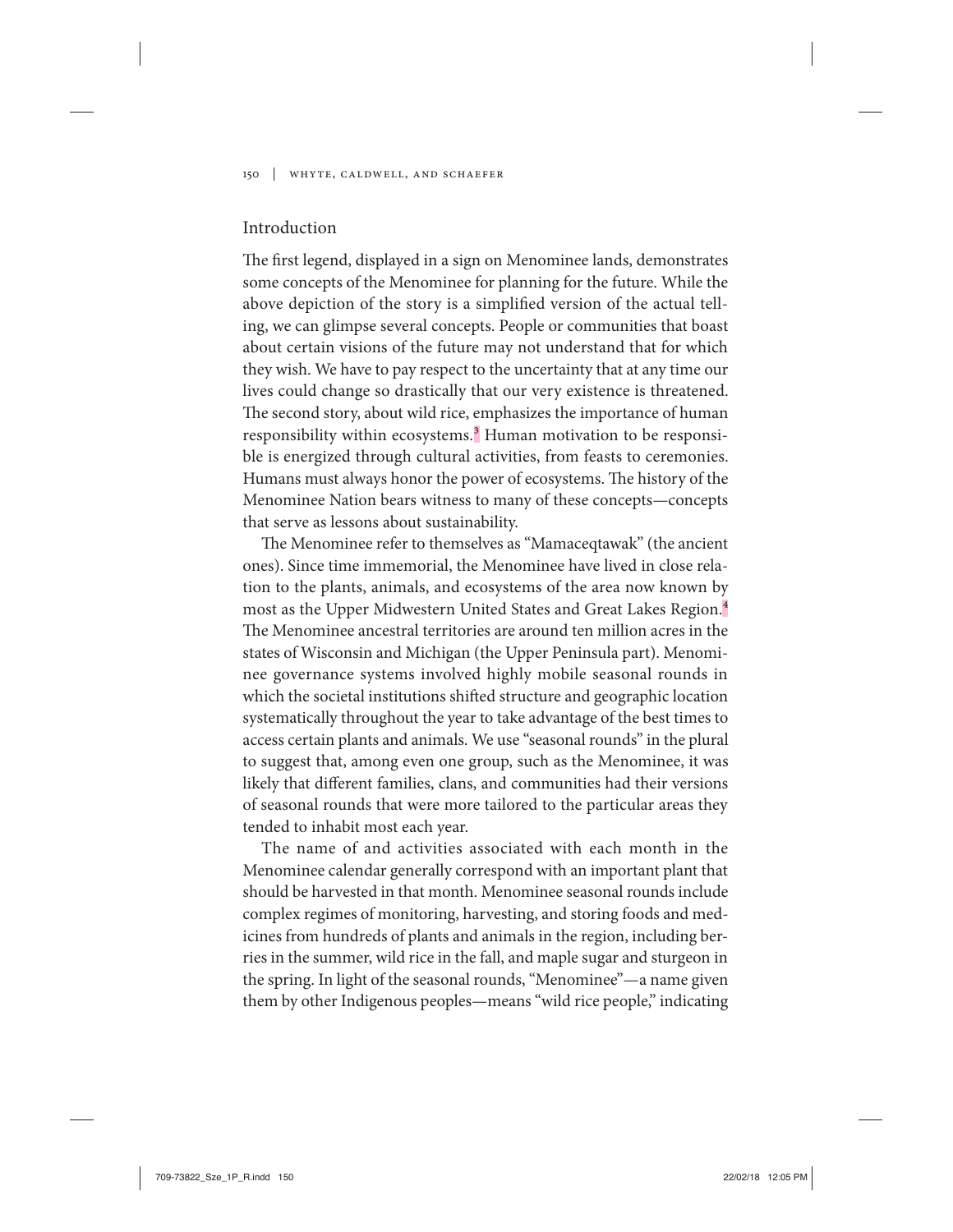the importance of wild rice harvesting for Menominee society as part of the seasonal rounds. It was often said that, wherever the Menominee go, there is wild rice. As one historian states, "Menominee tradition says that when the Bear invited the Thunderer to become his brother, the Bear brought wild rice and the Thunderer brought corn and fire to the new family. This family consisted of distant band units comprising from several dozen to over one hundred members."5

The Menominee wild rice camps usually began to form in early to mid- September. The Moose Clan was charged with the responsibility of protecting the wild rice beds and the harvest, and they ensured an equal distribution of the wild rice for the members.<sup>6</sup> Once the rice was ripe, the guards would tell the leaders, who would then inform all Tribal members that it was harvest time.<sup>7</sup> Just as with their Anishinaabe neighbors, people with the gender identity approximating women in the culture of U.S. settler society tended to lead the harvesting and processing of wild rice, including threshing, dancing, winnowing and cleaning of the rice.<sup>8</sup>

During the nineteenth century, the Menominee started to learn lessons about how drastically their ways of life could change. European invasion through the fur trade and eventually U.S. settler colonialism imposed violence and disruption on the Menominee people. In the Treaty of 1854, the United States pressured the Menominee onto a 354- square- mile reservation that is a fraction of the territory they had been accustomed to using. The subsequent Treaty of 1856 carved out land for the Stockbridge- Munsee Band of Mohican Indians, a Tribe that had been forcibly relocated from the East Coast, further diminishing Menominee lands. Overall, Menominee land cessions occurred across ten different treaties from 1817 to 1856 and transformed the once tenmillion-acre range to roughly 226,000 acres.

As the Menominee range decreased, the population decreased, too, owing to the turmoil of the fur trade and U.S. settlement, poverty, and disease. An 1834 smallpox outbreak and an 1849 cholera epidemic drastically reduced the Menominee population to 3,900 members (from a much larger population).<sup>9</sup> Since time immemorial, the Menominee had developed a governance system centered on seasonal rounds and a certain type of mobility in a large territory. In a fairly short amount of time in the nineteenth century, the Menominee were faced with a much smaller population and a more fixed location of inhabitation.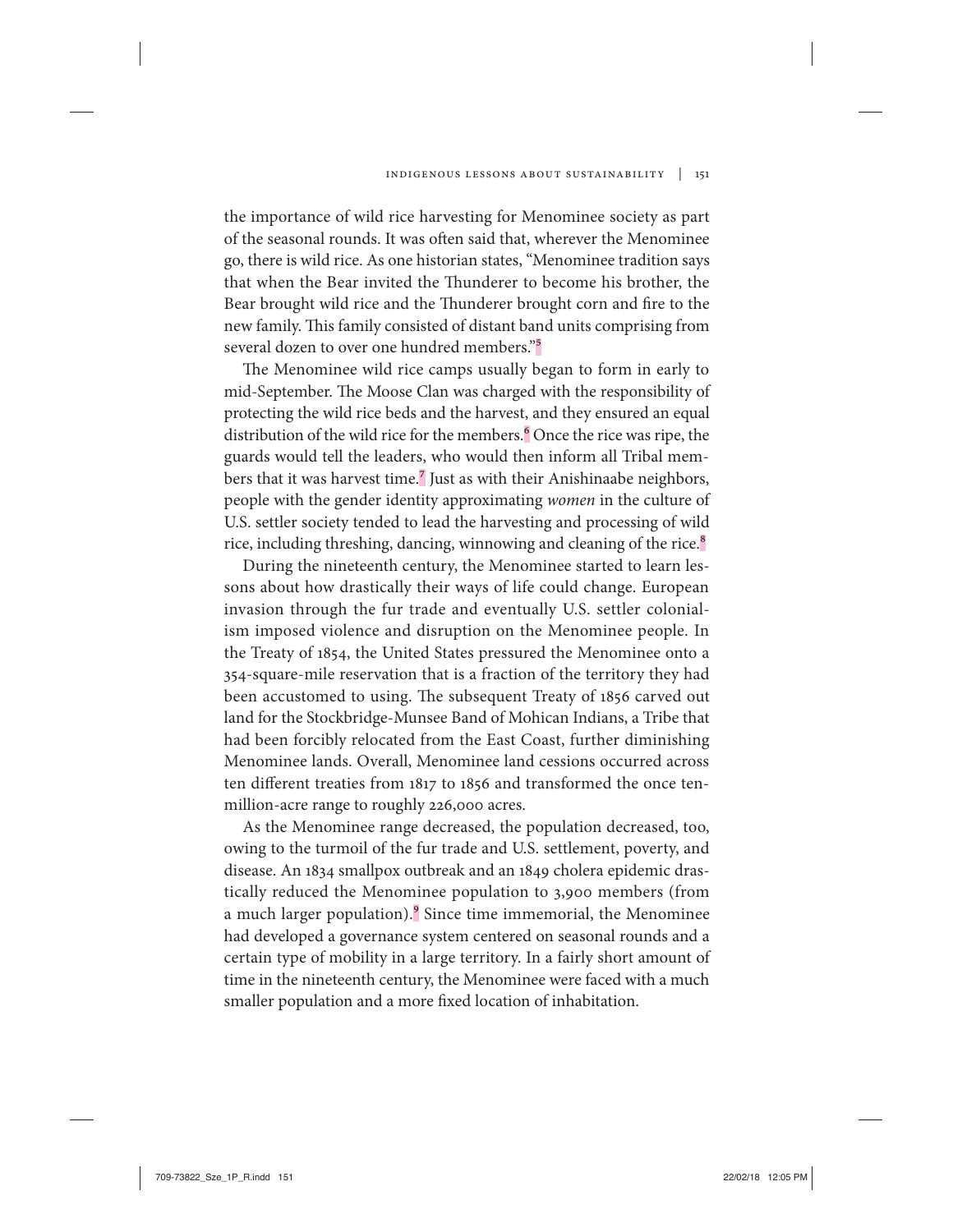Despite these changes and hardships, the Menominee adapted creatively under very uncertain conditions where their mobility had changed drastically. They designed a sustainable timber supply enterprise in 1856 upon establishment of the reservation.<sup>10</sup> Although it is not generally discussed in the history of North American environmental stewardship, the birth of sustainable forestry can be traced back to the Menominee when the first federal laws mandating sustainable forest harvesting in the United States were enacted on the Menominee Indian Reservation.11 Today, Menominee Tribal Enterprises, an institution authorized under the Constitution & Bylaws of the Menominee Indian Tribe of Wisconsin, oversees forest management and sawmill operations through a board of directors of elected Menominee Tribal members on behalf of the Tribe. The Menominee sustained yield forest is approximately 220,000 acres of forestland broken into 9,000 distinct timber stands according to various attributes, such as tree species composition, tree size, soil type, and topographical or geologic features interspersed with streams and lakes. This combination of physical and biological elements provides an abundant and diverse array of plant and animal communities.

Different from monocrop commercial forests, Menominee Tribal Enterprises seeks to pay respect to the agency of the forest itself as a living ecosystem that has cultural and spiritual significance for the Menominee people. Management efforts of the Menominee have resulted in an oldgrowth forest that supports a wealth of species and natural communities that are unique in northeastern Wisconsin. For example, the white pine forests within the Menominee Reservation are unlike any other stands within the Great Lakes states owing to their having specific ecological niches that are documented.<sup>12</sup> Menominee forestry continues to be world renowned for producing high- quality timber and economic resources for the community while maintaining and enhancing the health of the forest ecosystems.<sup>13</sup>

Many Menominee persons have close spiritual and cultural connections to the forest, using the forest as a place for ceremonies, family recreation, and planting and harvesting. The idea to have these connections certainly arises from the Menominee's interpretation of their own history, where cultural and spiritual practices have served to motivate human responsibility within ecosystems. The forest is also a point of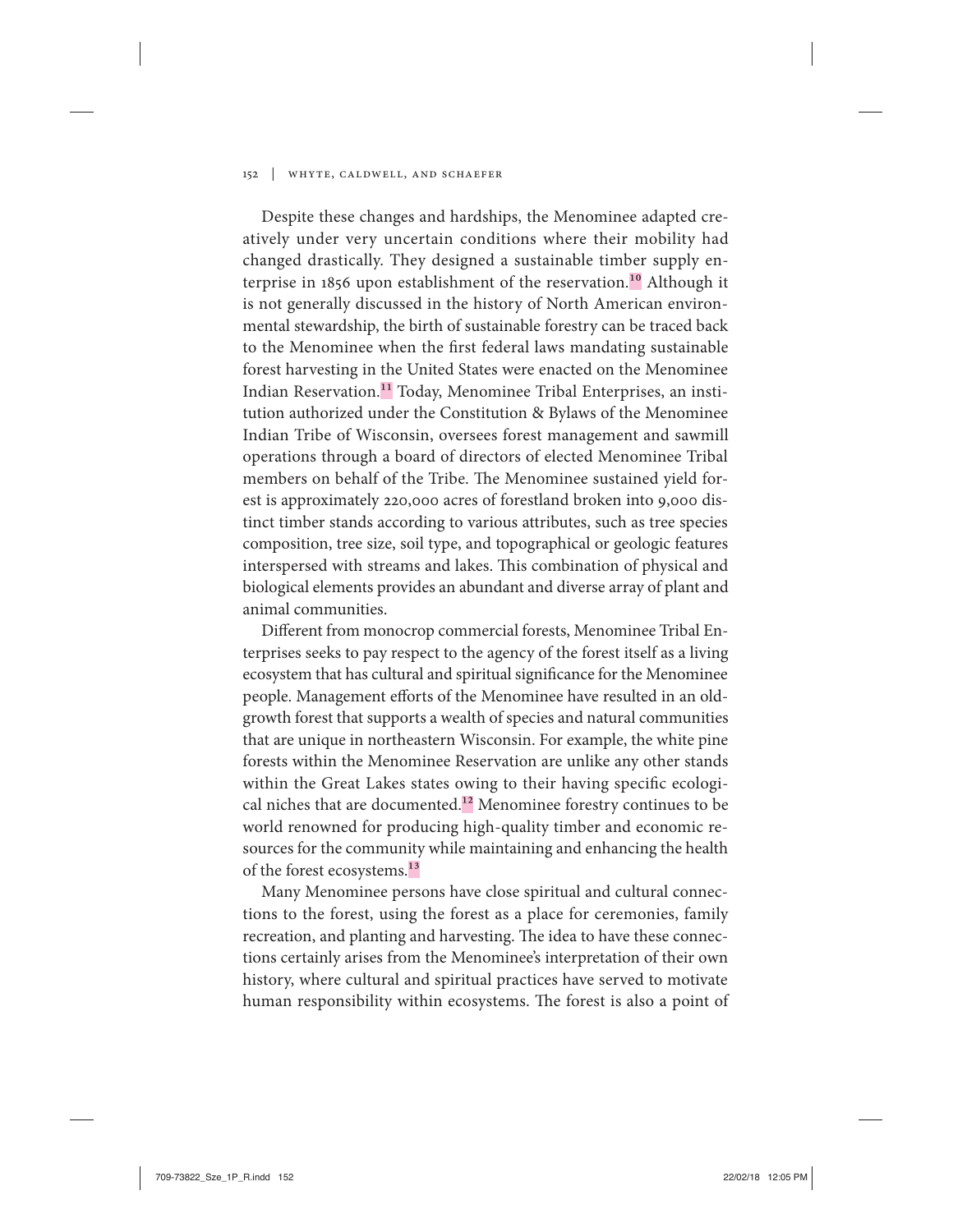pride that Tribal members enjoy showing to respectful and appreciative visitors. Members feel this way because the forest reflects the community's unique history, creativity, and culture, expressing at once honor for Menominee ancestors and the future continuance for generations of Menominee people to come.

The planning it took to establish the forest contributes to the Menominee's continuance despite the fact that U.S. settler colonialism sought to eliminate and erase Menominee peoples from their own homelands. "Continuance" here refers to Indigenous survival and flourishing in the face of change, including change stemming from oppression. By the mid- twentieth century, the United States terminated its sovereigntyto- sovereign relationship with the Menominee Nation even though the Menominee ran a successful forestry business and hospital. Post termination, the Menominee closed the hospital and created a business with Menominee persons as shareholders— Menominee Enterprises, Inc.— to generate financial support for the expenses of the newly designated Menominee County. One solution involved a collaboration between MEI and a development corporation that flooded several lakes on the former reservation to increase the shoreline for thousands of recreation properties to be sold to settler Americans, which came to be known as Legend Lake.

The lots were widely advertised by settler Americans as a chance to buy land that was "never before owned" and "The Last Untouched Lake Forest Area in the U.S."<sup>14</sup> In response to issues such as Legend Lake, some Menominee formed DRUMS (Determination of Rights and Unity for Menominee Stockholders). One of DRUMS's expressions was that the land loss would make the Legend of Spirit Rock (found at the beginning of this chapter) a reality.<sup>15</sup> Through DRUMS and other political activism, a generation of prominent Menominee leaders emerged, including Ada Deer, who worked to push the United States to recognize Menominee sovereignty again. Restoration of Menominee sovereignty occurred in 1973. The Menominee continue to fight with other Indigenous peoples in the region against environmental injustices involving lands and waters that matter to them, including the now shut- down Crandon mine project and, more recently, the Back 40 mining project.

Given this history, it is not surprising that the Menominee created the Sustainable Development Institute (SDI). The institute's goal is to reflect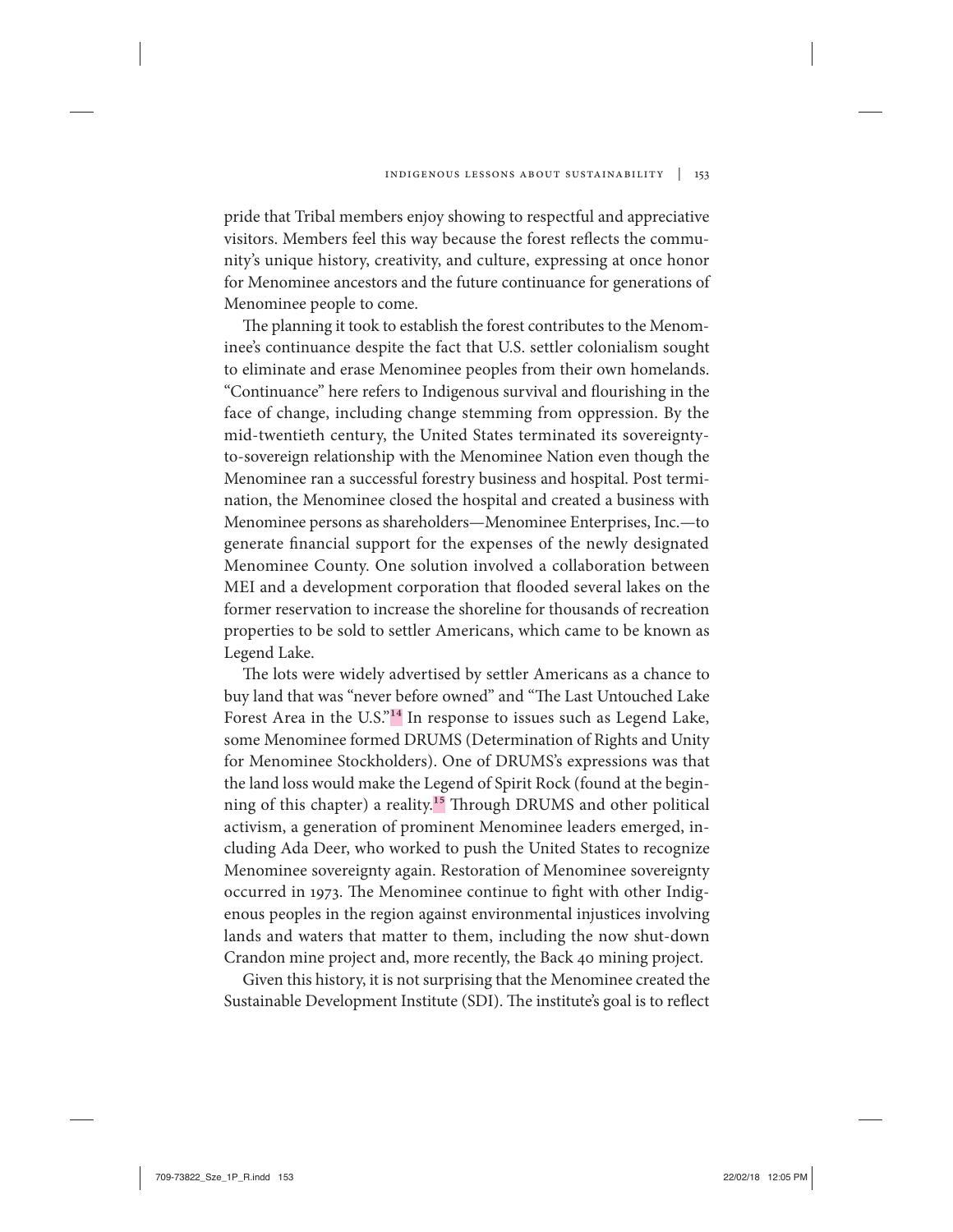on what lessons can be learned from the Menominee's stories of continuance and to share with and learn from others. The institute, housed at the College of Menominee Nation (CMN), was founded in 1993 at the same time the college was founded. The Sustainable Development Institute is one of the first Indigenous- run research institutions. In collaboration with CMN, SDI has provided one of the first Indigenous- run higher education programs in sustainability. The goals of SDI are to reflect on and interpret lessons about sustainability from the Menominee's transition from a seasonal round society to a primarily forestry dependent society and lessons about sustainability that arise from the Menominee experience regarding all areas of community life. The heart of SDI is critical reflection that is situated in place.

The authors of this chapter are Potawatomi (Whyte), Menominee (Caldwell), and Odawa (Schaefer). Caldwell is the current director of the Sustainable Development Institute. Schaefer spent several years working for the institute, and Whyte is a frequent collaborator at the institute. While, as members of Indigenous communities, we are often asked about whether our cultures have lessons about how humans and human societies can live sustainably or resiliently, we rarely have the chance to share the histories and processes of how our communities and nations have continued despite settler colonial oppression. Thinking about the Menominee case, "Indigenous planning" refers to how we as Indigenous peoples endeavor to sustain, revitalize, and continue our social, cultural, and ecological integrity under conditions of settler colonial oppression.

# Indigenous Planning and Settler Colonialism

"Indigenous peoples" refer to the nearly 400 million people across the world whose communities, polities, and nations exercised selfdetermination according to their own social, cultural, and ecological systems— that is, governance systems— prior to periods in which other human groups dominated them through various combinations of imperial invasion, colonial exploitation and occupation, and settlement of their territories. Many Indigenous peoples continue to exercise self- determination today even though the nation- states formed by the descendants of initial settlers, imperialists, and allies of invaders are recognized by the majority of people in the world as the primary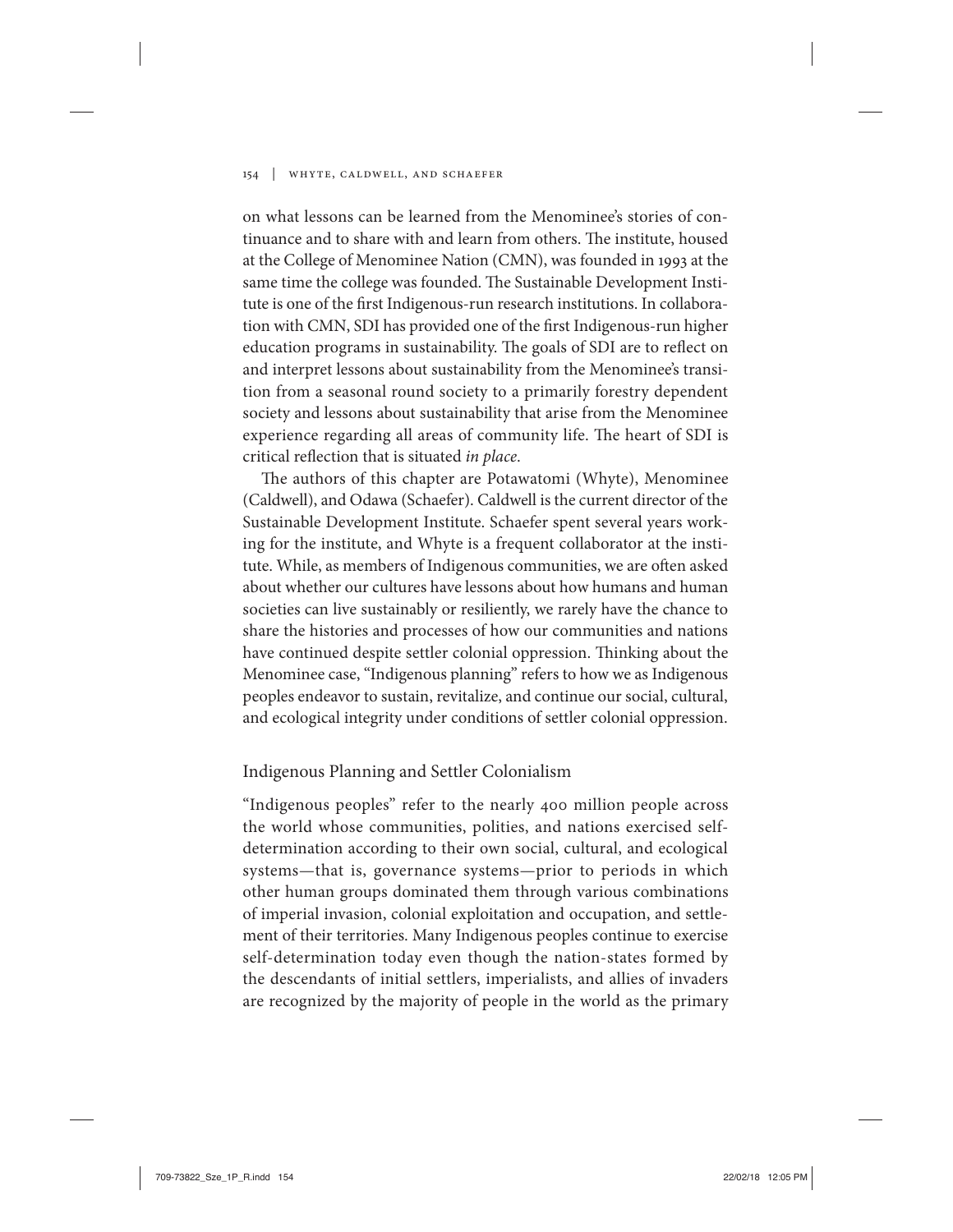self- determining political sovereigns in those territories, such as the United States or New Zealand.16

While Indigenous peoples are distinct from one another, they often see themselves in mutual solidarity because they have overlapping political aspirations to continue their own self- determining governance systems in the face of colonial oppression. Planning is an important way in which to exercise collective self- determination. Broadly, we define "planning" as practical activities whereby a collective, such as a society or community or nation, envisions different futures that are more or less desirable for itself and its members, determines what capacities and strategies must be developed today to be prepared for different future scenarios, and revisits and revises its current capacities for preparedness to adjust to current and expected challenges.<sup>17</sup>

Many Indigenous persons in North America, such as ourselves, seek to play a role in Indigenous planning in our everyday lives as community members and in our professional careers, whether as Indigenous professionals and academics or community and cultural leaders or as Indigenous government officials and staff. Collectives can range from neighborhoods to nations and have many vague boundaries and hybrid members. For example, many Indigenous persons in North America are not only citizens of an Indigenous Nation but also citizens of the United States or Canadian nation- states. Or some persons may be Indigenous but, for various reasons, are not enrolled formally in a Tribe. Indigenous communities today feature many religions and walks of life. Indigenous and settler collectives overlap, have borderlands, and hybrid social formations that have different expectations of the terms of negotiation and diplomacy. The Menominee, for example, include both Menominee living on or nearby the Menominee reservation and those living in Green Bay, Chicago, and other areas. Native American and Indigenous studies scholars, such as Mishuana Goeman, have challenged understandings of Indigenous collectives that hold strict reservation/urban divides.18

For many Indigenous peoples, collectives are not anthropocentric. That is, they do not exclude animals, plants, and ecosystems as members with the responsibilities of active agents in the world. In many cases, plants, animals, and ecosystems are agents bound up in moral relationships of reciprocal responsibilities with humans and other nonhumans. Humans often identify themselves according to clans that are named for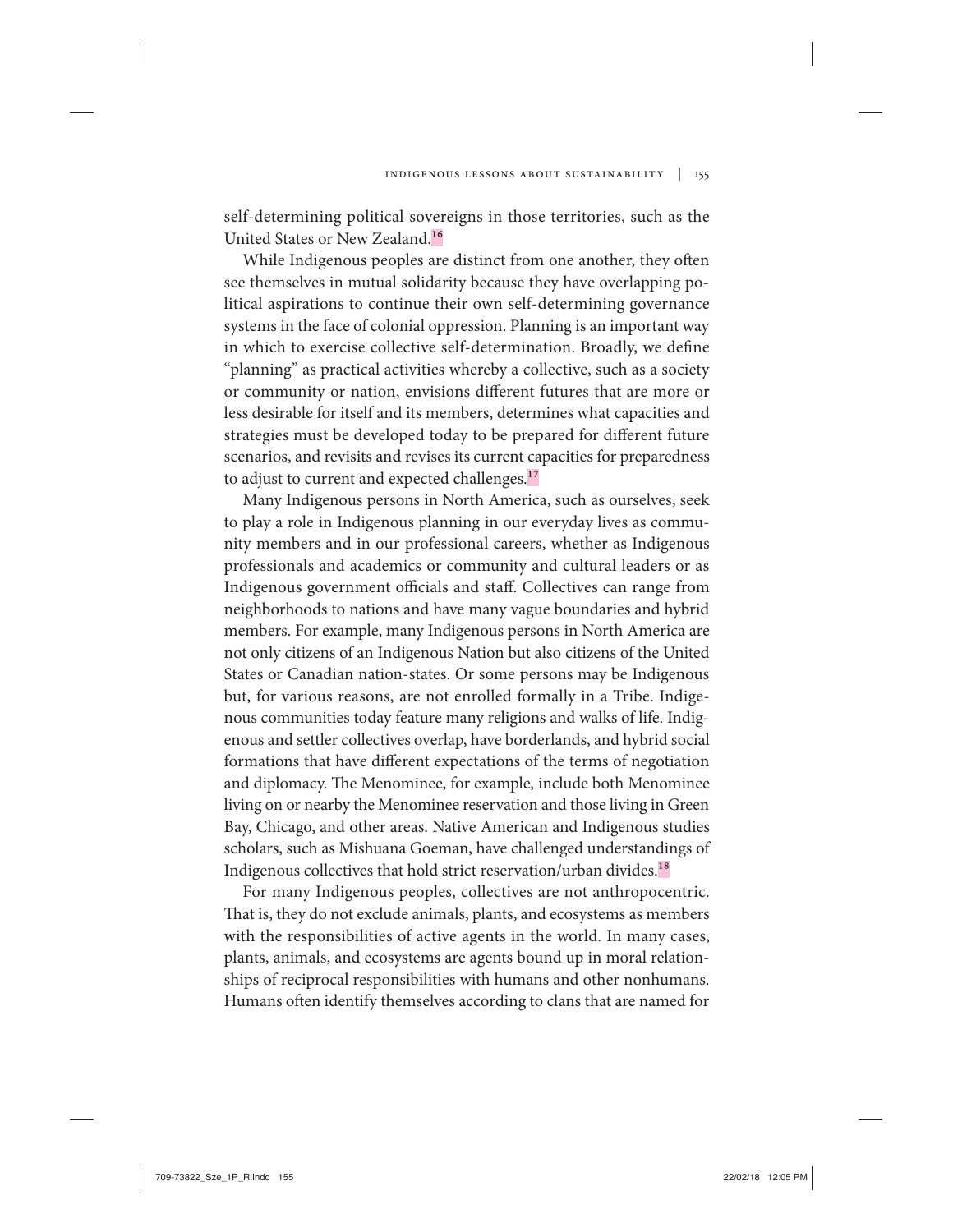animals that those humans have a close connection to, such as cranes, wolves, bears, and martens. Or in some cases humans see their own origins as arising from these particular clan species. Animals, plants, and entities, such as water, are often considered as bearers of knowledge in their own right. Humans must exercise respect in their requesting counsel from these knowledge bearers.<sup>19</sup>

Within Indigenous collectives, planning processes include diverse activities. That is, they can involve many slices of life. They involve ceremonies that express hope and emotional interpretations of the future. They involve researching knowledge archives. "Archives" may refer to the oral tradition or to actual formations in ecosystems, such as formations in the landscape created by plant and animal ancestors that can be used to reconstruct lessons from their time about how to live well.<sup>20</sup> Of course, knowledge archives also include old books and reports found in most Tribal offices or libraries. Planning processes involve ceremonial, narrative, and analytical techniques for forecasting future scenarios, such as quantitative risk analysis used by elected Tribal officials or ceremonial protocols for building and expressing guiding visions for the future, or community storytelling.<sup>21</sup> They involve educational and ceremonial institutions for cultivating certain future- oriented attitudes and behaviors in younger generations, such as summer science education programs or traditional lodges.<sup>22</sup>

Even though planning processes are processes of collectives— or collective processes— they are not always democratic or inclusive, and hence they can be quite problematic. As we can imagine, collective planning processes could be dominated by one person or a small committee of elite members or by members privileged by a form of oppression (e.g., patriarchy). Planning can be externally compelled by outsiders, as we have seen in North America when the United States imposed its own educational institutions, patriarchal gender systems, and governmental structures on many Indigenous peoples.

In these ways, as a general concept, "planning" can refer to a number of types of more or less democratic, inclusive, or exploitative processes. For this reason, collective planning processes have enormous moral implications. In addition, what planners in one collective decide to do can affect many other collectives. The recent Indigenous resistance to the Dakota Access Pipeline is an example of this, as the United States, the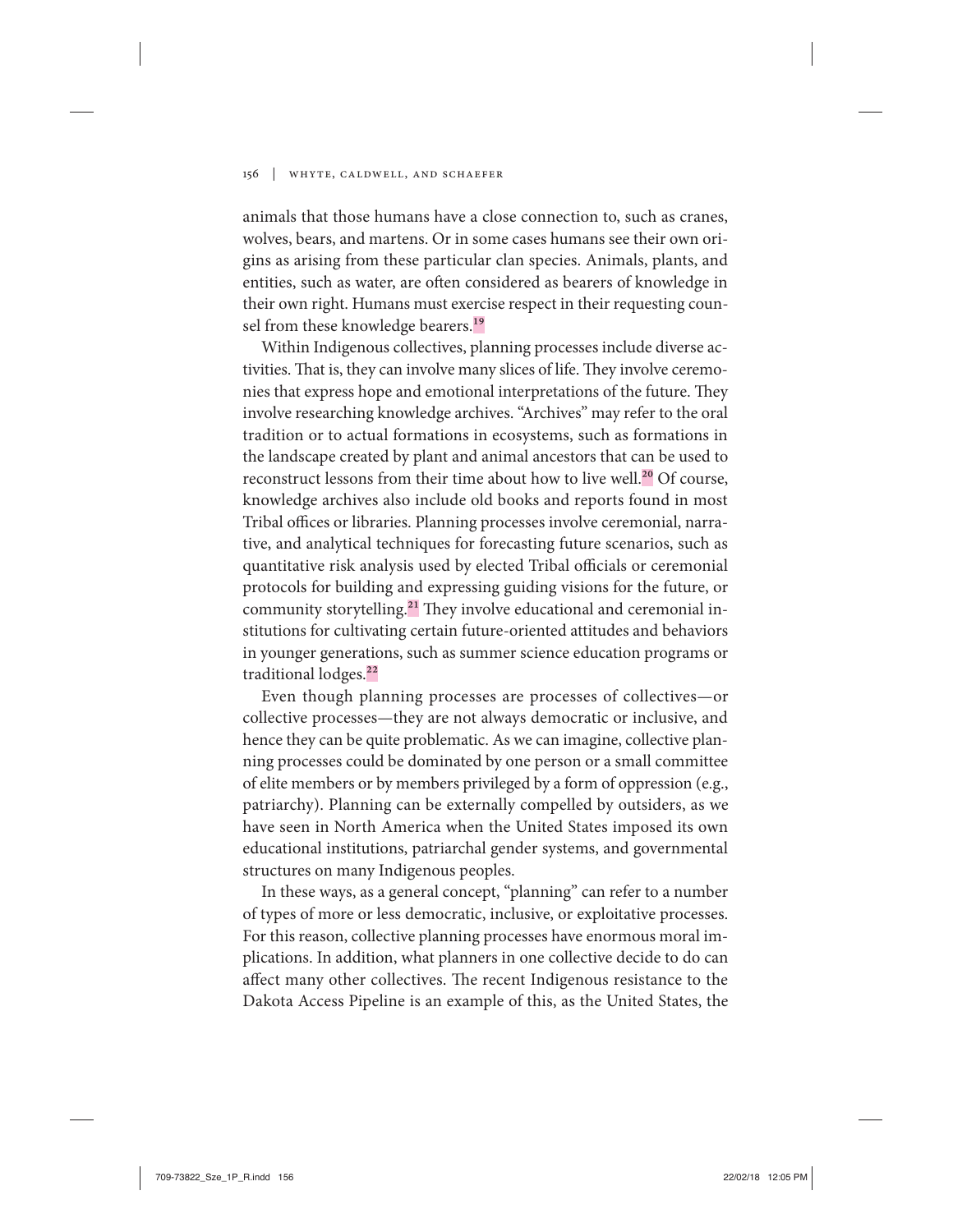pipeline company, and the investors (by implication) can be said to have engaged in a planning process that, among other things, led to the pipeline's route being moved away from Bismarck, North Dakota, and closer to the Standing Rock Sioux Tribe.<sup>23</sup>

"Indigenous planning" does not refer necessarily to all planning processes in which every Indigenous people engages. Rather, for us here, it is more narrowly understood as planning concerned with the challenges of issues with which many Indigenous peoples identify, settler colonial oppression being a major one. Ted Jojola summarizes these shared issues well by claiming that Indigenous planning is an approach to "community planning" and an "ideological movement."<sup>24</sup> He writes that the "key to the process is the acknowledgment of an indigenous world- view. . . . A world- view is rooted in distinct community traditions that have evolved over a successive history of shared experiences."25

We take Jojola to mean that Indigenous planning is related to Indigenous governance systems that have roots prior to the incursion and establishment of North American settler societies and states. That is, Indigenous peoples have planning processes to draw on that are not part of the planning processes of settler states. Hirini Matunga refers to this as "classical" Indigenous planning, in which planners rely on "traditional knowledge, worldviews and values" and "traditional approaches, processes, and institutional arrangements to implement decisions."26 These classic planning processes can be useful for many reasons, depending on the context. They may use structures of leadership and decision- making processes that are more trustworthy to Tribal members. They may be based on values and knowledges of the ecosystem that have greater local precision and relevance. They may rely on symbolism, storytelling, and cultural practices that are intrinsically valuable to Tribal members as part of their identities and family, clan, and band lives. They may require processes of research and recovery to restore traditions (in cases where traditions are no longer practiced or remembered widely) that serve to bring community participants together, thereby building better relationships through engagement in the processes of research and recovery.

We see Jojola as referencing "shared experiences" to *also* indicate the histories of Indigenous peoples having to adapt to settler colonialism. Indigenous peoples have learned many things from these experiences about what it means to achieve continuance under severe conditions of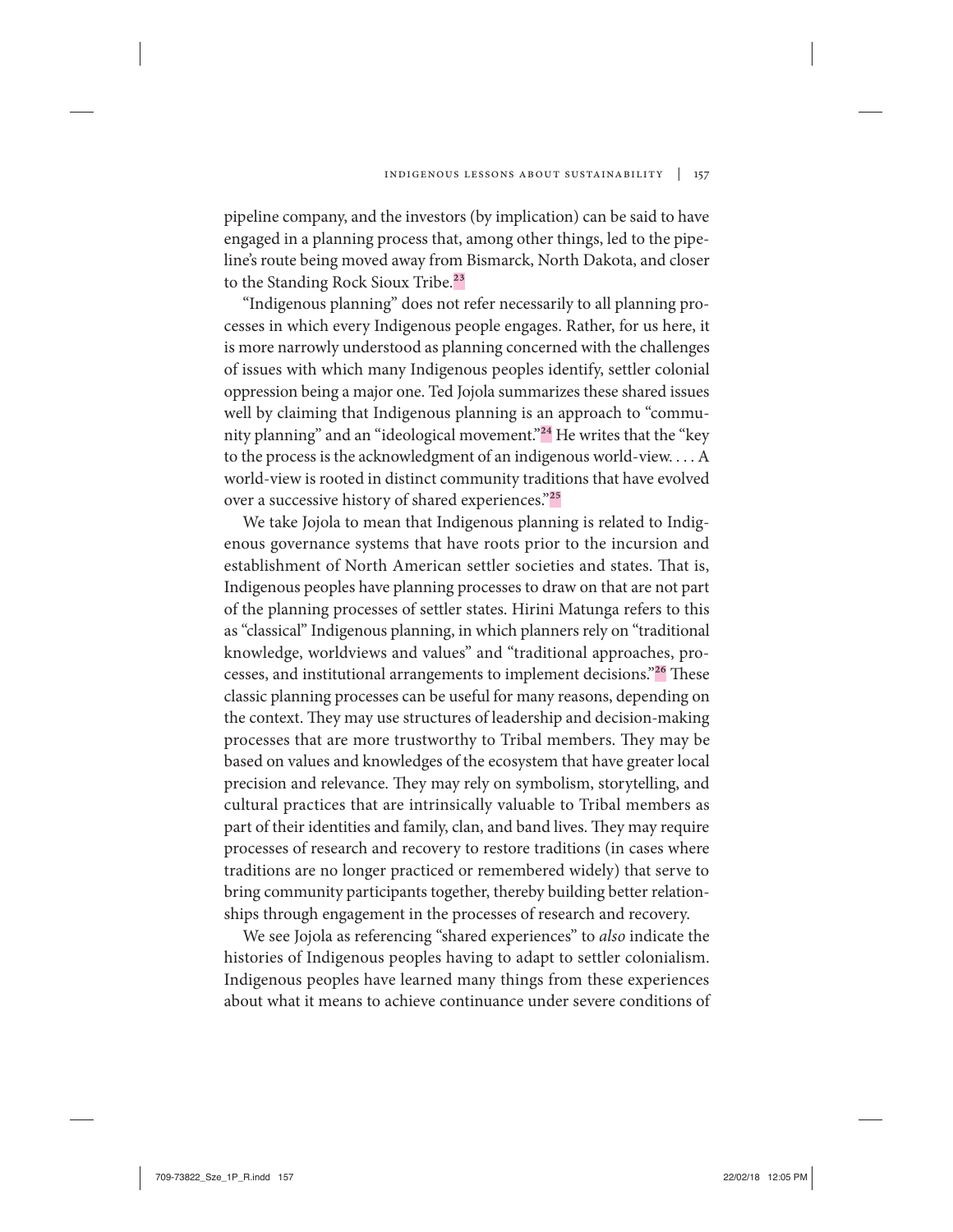oppression and powerlessness. These points are why we discuss Indigenous planning as how we as Indigenous peoples endeavor to sustain, revitalize, and continue our social, cultural, and ecological integrity under conditions of settler colonial oppression.

# Indigenous Futurity

The United States and Canada continue to practice multiple forms of colonialism, including global imperialism, colonial occupation (e.g., U.S. territories), and neocolonialism.<sup>27</sup> They also perpetrate settler colonialism, which is one focus of our discussion here. Settler colonialism is a form of oppression in which settlers permanently and ecologically inscribe homelands of their own onto Indigenous homelands. Settlers do not, as in imperial or metropolitan forms of colonialism, seek fundamentally to extract wealth and harness Indigenous labor for the sake benefiting peoples in central homelands located somewhere else.<sup>28</sup> Some argue that settler colonialism is one condition for strengthening U.S. imperialism abroad because it establishes the needed land base for U.S. food security, manufacturing, military development, and metropolitanism (i.e., being a global intellectual and cultural hub).<sup>29</sup>

For the Menominee, U.S. settlement has contained them on a small reservation to open up land for settlers to engage in the terraforming and hydraulic engineering needed to build and validate settler cultures and economies. Settlers quickly laid claim to lands in what became known as the United States and then, specifically here, the lands in what is now known as the state of Wisconsin. They developed social identities and attachments to the land in relation to settler agricultural, industrial, cultural, and recreational activities in the region. Settlers ignored and erased Menominee and other peoples' social identities and attachments to the land, removing the footprints on the land that mark Indigenous histories and Indigenous cultural and economic activities (e.g., the seasonal rounds). For a territory to emerge as a meaningful homeland for settlers, the origin, religious, and cultural narratives, ways of life, and political and economic systems (e.g., property) must be engraved and embedded into the waters, soils, air, and other environmental dimensions of the territory. That is, settler ecologies have to be inscribed so settlers can exercise their own governance systems.<sup>30</sup> So it was no accident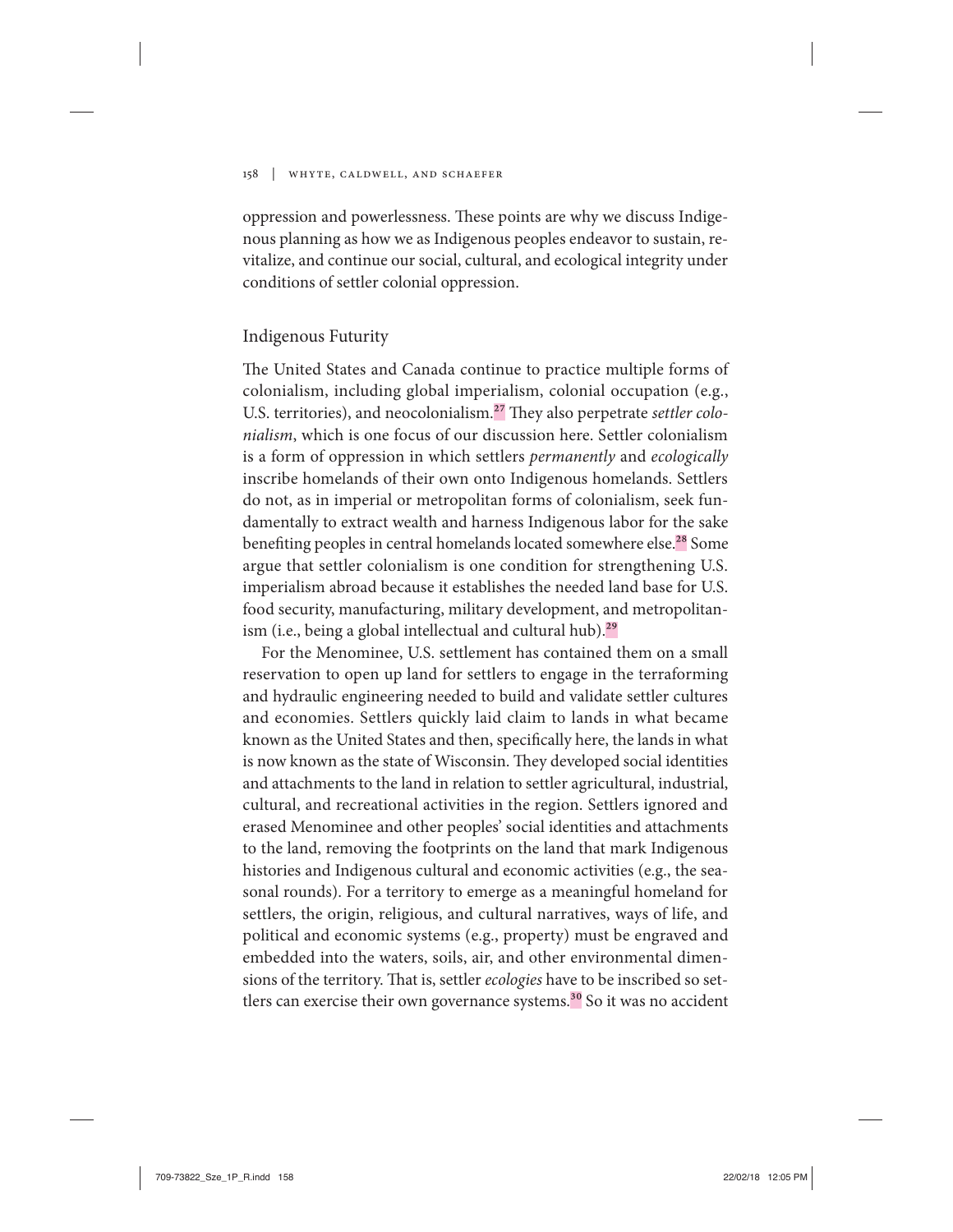that U.S. settlers created the idea of Legend Lake as "unowned" and "untouched"— such an ideal spot for (settler) recreation!

"Ecologies" are systematic arrangements of humans, nonhuman beings (animals, plants, etc.) and entities (spiritual, inanimate, etc.), and landscapes (climate regions, boreal zones, etc.) that are conceptualized and operate purposefully to facilitate a society's capacity to survive and flourish in a particular landscape and watershed. Waves of settlement seek to incise their own ecologies required for their societies to survive and flourish in the landscapes they seek to occupy permanently. In settlement, the territories were already inscribed with Indigenous ecologies that result from Indigenous practices of survival and flourishing.<sup>31</sup>

The Indigenous ecologies physically manifest Indigenous governance systems through origin, religious, and cultural narratives, ways of life, political structures, and economies. The Menominee seasonal rounds described earlier serve as an example of Menominee ecology. The physical manifestation of the Menominee ecology featured extensive ricing lakes whose hydrology and biodiversity reflected Menominee stewardship. The rice ecology embodies environmentally the Menominee origin and other cultural stories that feature rice so prominently. The rice ecology, as it is inscribed in the land, bears witness to the Menominee people's exercise of responsibilities to rice. The physical manifestations affirm the importance of, and motivation for, protecting ricing traditions for the sake of future generations.

For settlers, the presence of Indigenous ecologies— from the human activities themselves to their physical manifestations as particular ecosystems and ecological flows— delegitimizes settlers' claims to have honorable and credible religious "missions," universal property rights, and exclusive political and cultural sovereignty. To remove all markers or physical manifestations that challenge their moral legitimacy, power, and self- determination, settlers systematically seek to erase the ecologies required for Indigenous governance systems, such as Indigenous seasonal rounds.<sup>32</sup> Although the "-ology" in "ecology" may sound like a peculiar usage, we use it to denote human agency within ecosystems, whether that agency is the Indigenous knowledge of seasonal rounds that shaped the lands and waters of the Menominee ancestral territories or the settler desires to shape the same lands and waters to reflect and support their aspirations.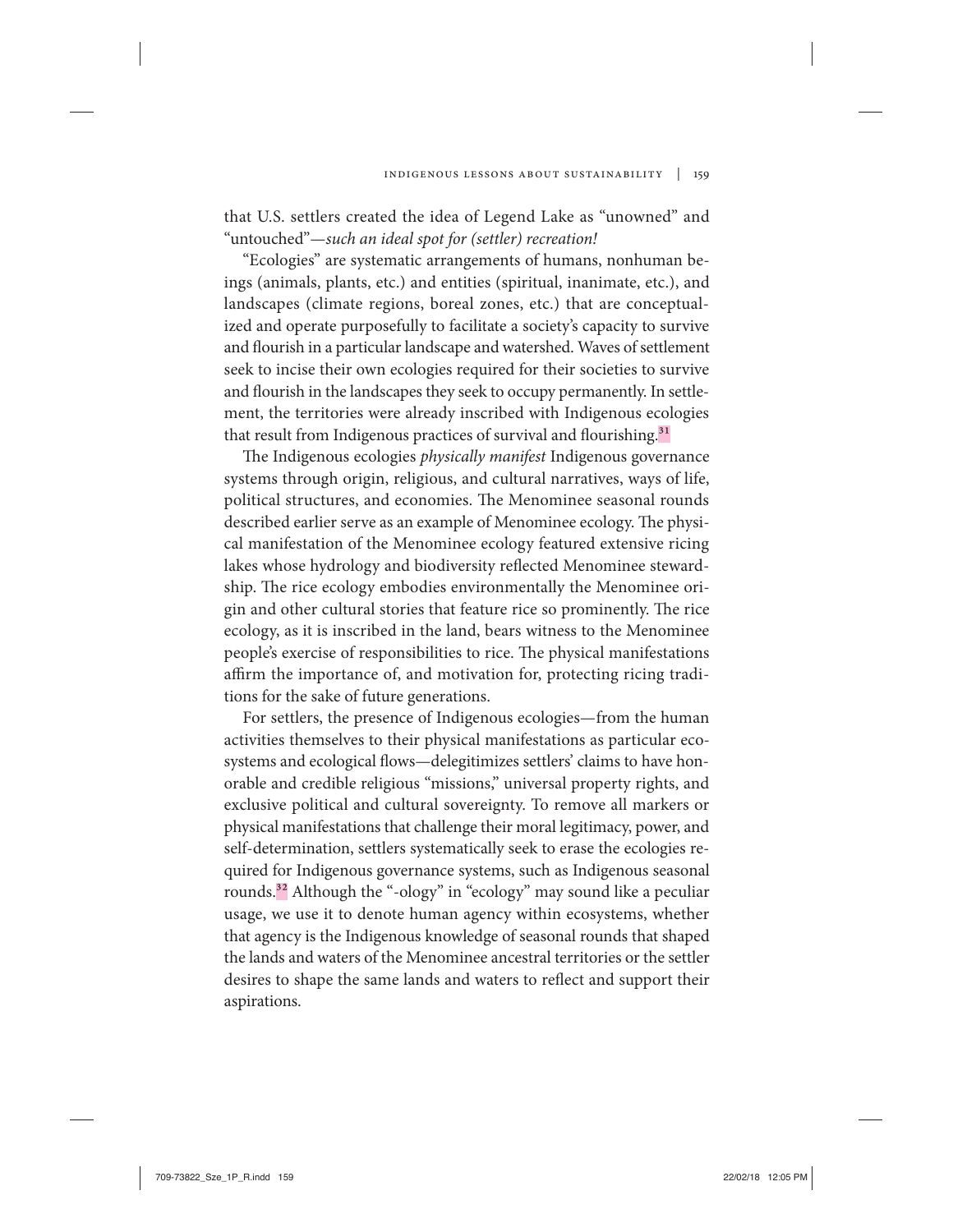Shawano Lake was formerly a major Menominee wild rice bed and area for fishing, hunting, and berry cultivation through systematic burning. Wisconsin settlers terraformed and hydrologically engineered the lake area into a recreational lake. The lake area no longer supports Menominee ricing or harvest and is now dominated by settler homes and recreational businesses. The lake is, according to settler law, "offreservation"; hence settlers believe they are not on Menominee lands or waters. In a short time, the ecology of the lake has been terraformed into a settler ecology, with few physical manifestations of Menominee ecologies remaining. $33$  We seek to pause during this part of the essay to go into further detail about why settler processes, such as the terraforming and hydraulic engineering of Shawano Lake, are harmful to Indigenous peoples.

One society's erasure of the ecologies of other societies is harmful because, among other reasons, doing so undermines qualities of relationships of the colonized societies that have developed over many years. These qualities of relationships bolster continuance, as in the case of Menominee rice ecologies and the clan and gendered responsibilities to rice and rice's support of Menominee self- determination. Qualities of relationships are properties of relationships that make it possible for a relationship to have wide societal impact. Qualities of relationships motivate the discharge of responsibilities among the parties or relatives within relationships. Quality is different from type of a relationship. A type of relationship is simply the description of the relationship itself, for example, the human nutritional or religious connection to wild rice (e.g., "humans eat wild rice; humans use wild rice in ceremonies").

The qualities of a relationship are the actual properties of that relationship that motivate humans to care for rice and to gain and protect knowledge of rice. The motivation makes it possible for humans to have an emotional disposition to take responsibility for rice. As we discuss shortly, the more humans take responsibility, the more the other parties or relatives reciprocate (e.g., flourishing rice harvests) if the appropriate causal relationships are also in place (such as causal relationships known via Indigenous knowledge systems about the impact of certain human practices on the growth of rice and the impact of certain ceremonies and educational practices on motivating and training humans to engage in stewardship practices skillfully). This reciprocity further secures and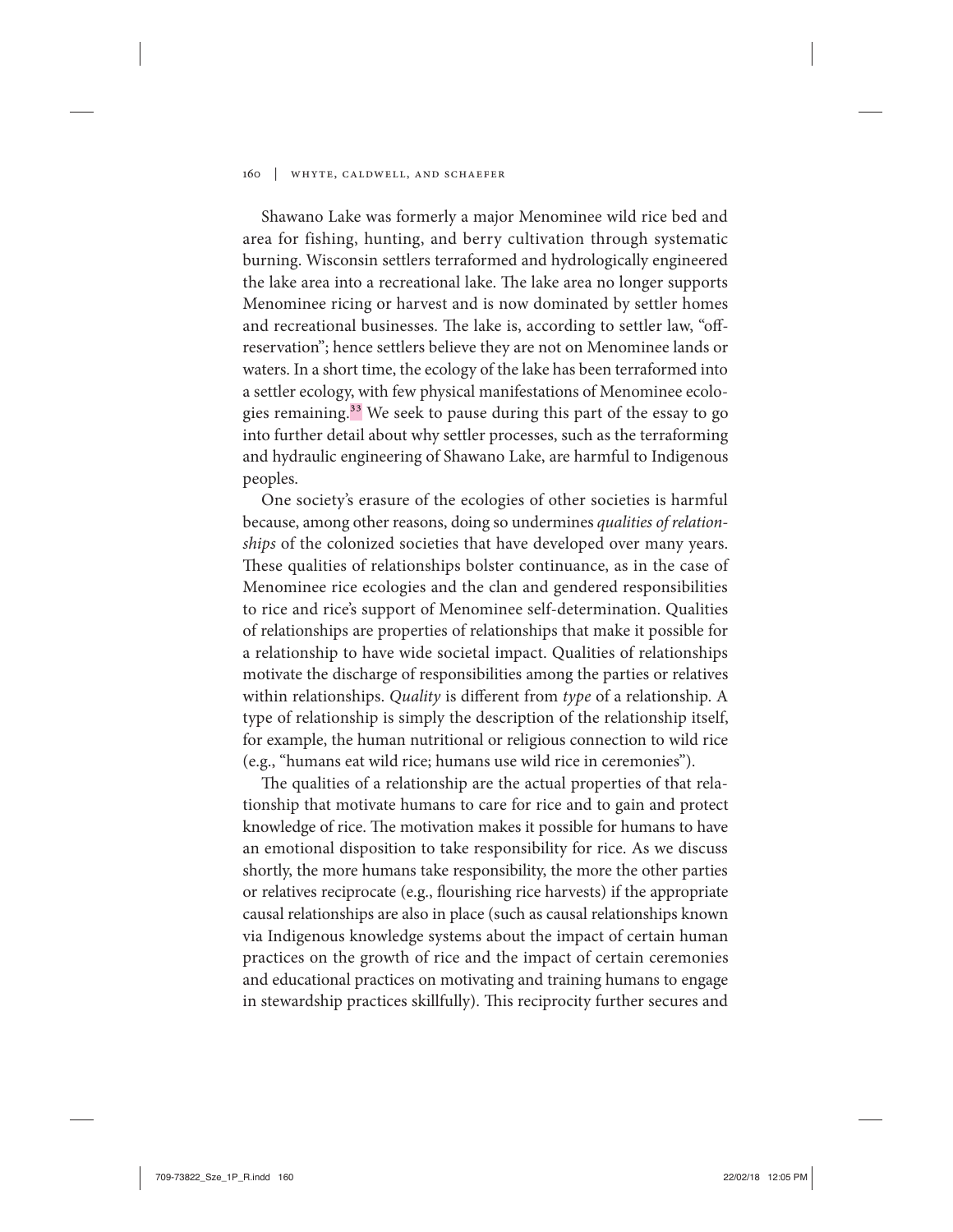strengthens human motivation as the benefits of taking responsibility are physically manifest. We review just two qualities of relationships here.

Trust refers to a quality of relationships among people in the community in which each party or relative, human and nonhuman, takes to heart the best interests of the other party or relative. People trust one another when they feel confident and at ease that the trustor takes the trustees' best interest to heart.<sup>34</sup> Trust facilitates collective well-being and collective planning when people can be trusted to discharge particular responsibilities, leaving others to take up the many other responsibilities in the society. Trust is emotional and takes time to develop among different parties or relatives in a relationship.

Clan systems are based on trust. Specific clans are often charged with different responsibilities. Members of those clans, through exercising protocols and ceremonies and furnishing results, reaffirmed their identifies as trustors having those responsibilities. For example, the Menominee's Moose Clan has the responsibility of protecting the wild rice until it is ripe, overseeing the harvest, and ensuring an equitable and communal distribution. Clans provide leadership and expertise in multiple forms, from the political and diplomatic responsibilities of the Bear Clan to the knowledge of the Crane Clan in building products from naturally available materials. Clan members have particular knowledges and skills that are trusted by everyone else to contribute to seasonal rounds on the whole.<sup>35</sup>

Gender is also closely related to trust. As discussed earlier, women of Menominee and related groups had special leadership and expert positions in relation to activities such as those involving wild rice. Gender difference, then, was not associated with oppression but with responsibilities entrusted within a society. This is why the connection between patriarchy and settler colonialism creates distrust between men, women, and two-spirit persons in many Indigenous peoples, as trust is replaced with oppressive gender relations. This oppressive connection has played a role in what are now many morally problematic, maledominated Tribal governments and agencies today and the heightened risks of sexual violence and murder that Indigenous women and twospirit persons face. And even the most clearly recorded articulations of some Indigenous traditions, including perhaps the stories at the beginning of this chapter, are now told in a masculinist way.<sup>36</sup>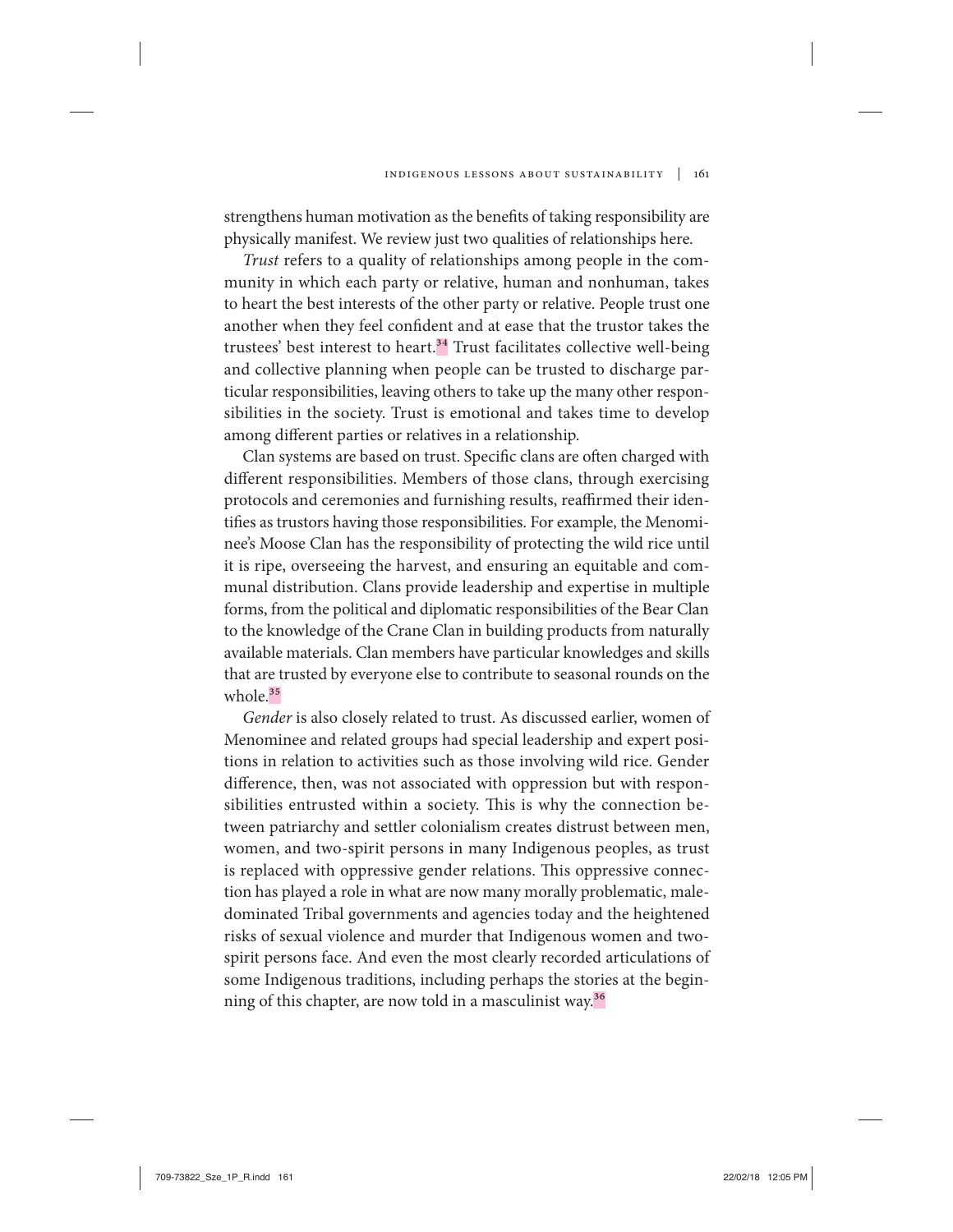Redundancy is a quality that refers to states of affairs that have multiple options for adaptation when changes occur and that are able to guarantee sufficient opportunities for education and mentorship for community members. For example, in the case of wild rice harvesting, a society with high redundancy is one that can harvest from multiple ricing lakes in the event that some lakes stop producing rice for some period of time, whether naturally or through destruction or occupation by settlers. As described earlier, the Menominee seasonal rounds ranged over a large region that included many rice lakes and other sources of food and medicine. Redundancy is a quality of relationship because it refers to more than just the fact of there being a commodity or religious relationship to rice in some society. Redundancy means that there are many options for maintaining the type of relationship. It is sustained by human motivation toward performing stewardship, mentorship, and ceremonial, educational, monitoring, training, harvesting, and disposal practices with relatives of the nonhuman world. Analogous to language fluency, people are more motivated to learn and will learn better if all generations in a society speak (and prefer to speak) a particular language. Having many fluent speakers can, by analogy, be compared to having many rice lakes. In literatures on sustainability, concepts such as buffering may also be compared to redundancy. $37$ 

It is very important to note the ecological dimensions of these qualities of relationships. Redundancy and trust figure within the dynamics of ecosystems. Redundancy requires deep connections to lands and waters that allow people to monitor for change and maintain, as best as possible, the amount and diversity of habitats. Having a lot of habitats ensures that there are also sufficient opportunities to mentor youth and to foster the independence of particular families and other groupings through their being able to have easier access within their seasonal rounds to harvesting opportunities. For trust, in order to maintain a wild rice habitat as part of a rice ecology, precipitation, water levels, and integrity of the shoreline and those plants and animals that interact with rice must be monitored by people, such as clan members. Trust is often rooted in knowledge that certain members or groups of a society have in- depth knowledge of certain aspects of the ecosystem and that there are processes in place in a society to adequately vet and train knowledge bearers (including nonhuman knowledge bearers).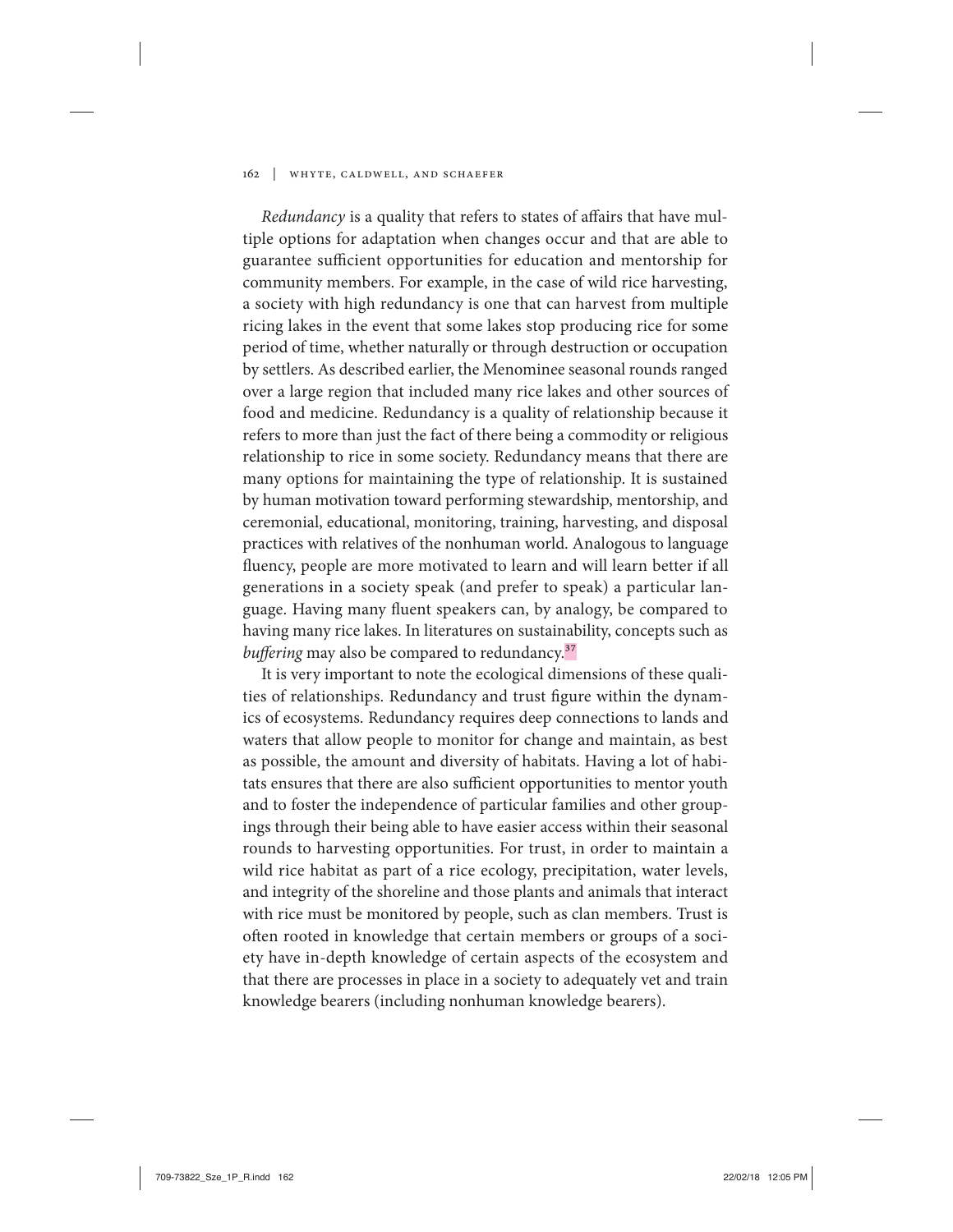Importantly, qualities of relationships support the ongoing futurity or future continuance of Indigenous societies. "Futurity" refers to the idea that members of a society ought to be able to experience that their own efforts and contributions to their society play a part in making it so that a vibrant future is possible for the coming generations and in the perceptual experiences of young people living today. Futurity has been shown to be significant for Indigenous peoples, for one way of understanding settler colonialism is as a form of oppression that destroys Indigenous futurity.<sup>38</sup> Settler colonialism, in relation to planning, attacks our capacities to assert or stage our own futurities.<sup>39</sup> To believe that we and our societies have futures, we need to witness a sufficient degree of our relationships and histories in the physical manifestations of ecologies. The physical manifestations furnish credence in our efforts' and contributions' potential to move forward or move cyclically into the next generation.

In other words, we need to witness that there is sufficient territory, with particular habitats, to sustain seasonal round activities. We need to witness landscapes that are referenced in stories. We need to be able to experience that what younger and older generations do in relation to one another affects the capacity of each generation to live well into the future. We need to be immersed in the presence of the markers of our ancestors in the lands and waters. Redundancy supports futurity because it allows us to witness the capacity of an ecology to support an Indigenous people throughout time. Trust is a basis for futurity because we see that people in positions of political or epistemic authority take our best interest to heart and that it is worthwhile in our lives to put in the efforts required to cultivate ourselves as trusted members of our societies. In this way, the replacement of Indigenous ecologies with settler ecologies can inflict rapid changes. These changes, such as the destruction of rice ecology, undermine the plant and related species whose physical manifestations in ecosystems foster qualities of relationships (trust, redundancy, and others) that are important for our continuance.

# Connecting Planning to Indigenous Studies and Institution Building

In planning, Indigenous peoples imagine themselves strategically in ways that are not reliant on settler and other oppressive desires, discourses,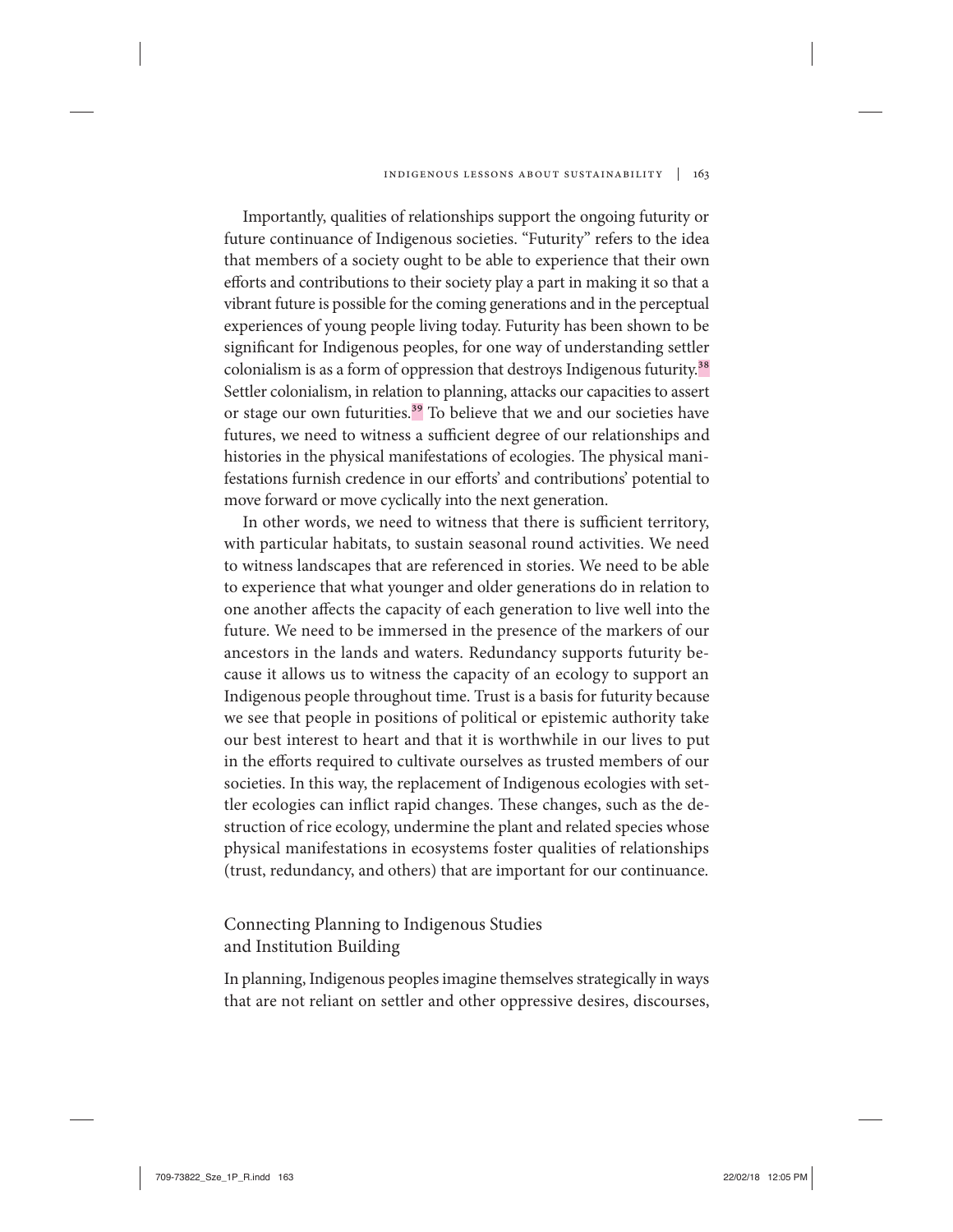and needs. Planning involves imagining futures in which qualities of relationships, such as trust and redundancy (but others too), flourish. We see these insights and principles reflected in the Menominee's planning through the Tribe's forestry and other programs. The Menominee forest establishes and protects multiple relationships of redundancy and trust across humans and nonhumans of the Menominee collective. The forest relies on Menominee history, culture, and knowledge in resistance to settler colonial oppression. Indigenous scholars and Indigenous persons working for Indigenous institutions offer lessons through their studies and work that are certainly in dialogue with what we have discussed already. We share some of these lessons here.

Mishuana Goeman and Jennifer Denetdate write that "the structures of our lives as Native women and men are shaped by racism, sexism, and discrimination. We strive to recover our former selves and push toward creating better future selves by reclaiming Native values, which have seen us through multiple traumas, including land dispossession and the loss of our freedoms."<sup>40</sup> Leanne Simpson claims that "resurgence happens within Indigenous bodies and through the connections we make to each other and our land. That's how we strengthen ourselves within Nishnaabeg intelligence."41 Gerald Vizenor's concept of survivance refers to "an active sense of presence, the continuance of native stories, not a mere reaction, or a survivable name. Native survivance stories are renunciations of dominance, tragedy, and victimry."42 One commentator interprets survivance as "renewal and continuity into the future rather than memorializing the past."43 Audra Simpson's politics of refusal arises from Kahnawà: ke actions, words and stances. Describing them, she writes that they "used every opportunity to remind non-Native people that this is not their land, that there are other political orders and possibilities." She sees that "it is just this sort of cognizance of differing social and historical facts that make for the posture of refusal."<sup>44</sup>

Dian Million draws on the concept of naw'qinwixw from Jeanette Armstrong. On Million's interpretation, it is a concept of inclusivity in which "Indigenous people of many genders, ages, and abilities perform radical acts of determination around, above, and outside of nationstates' heteronormative, homophobic, misogynist, regulatory Indian policies. In [Million's] reading, "naw'qinwixw informs first practices, effectively performed ethical acts of interrelationship that involve all in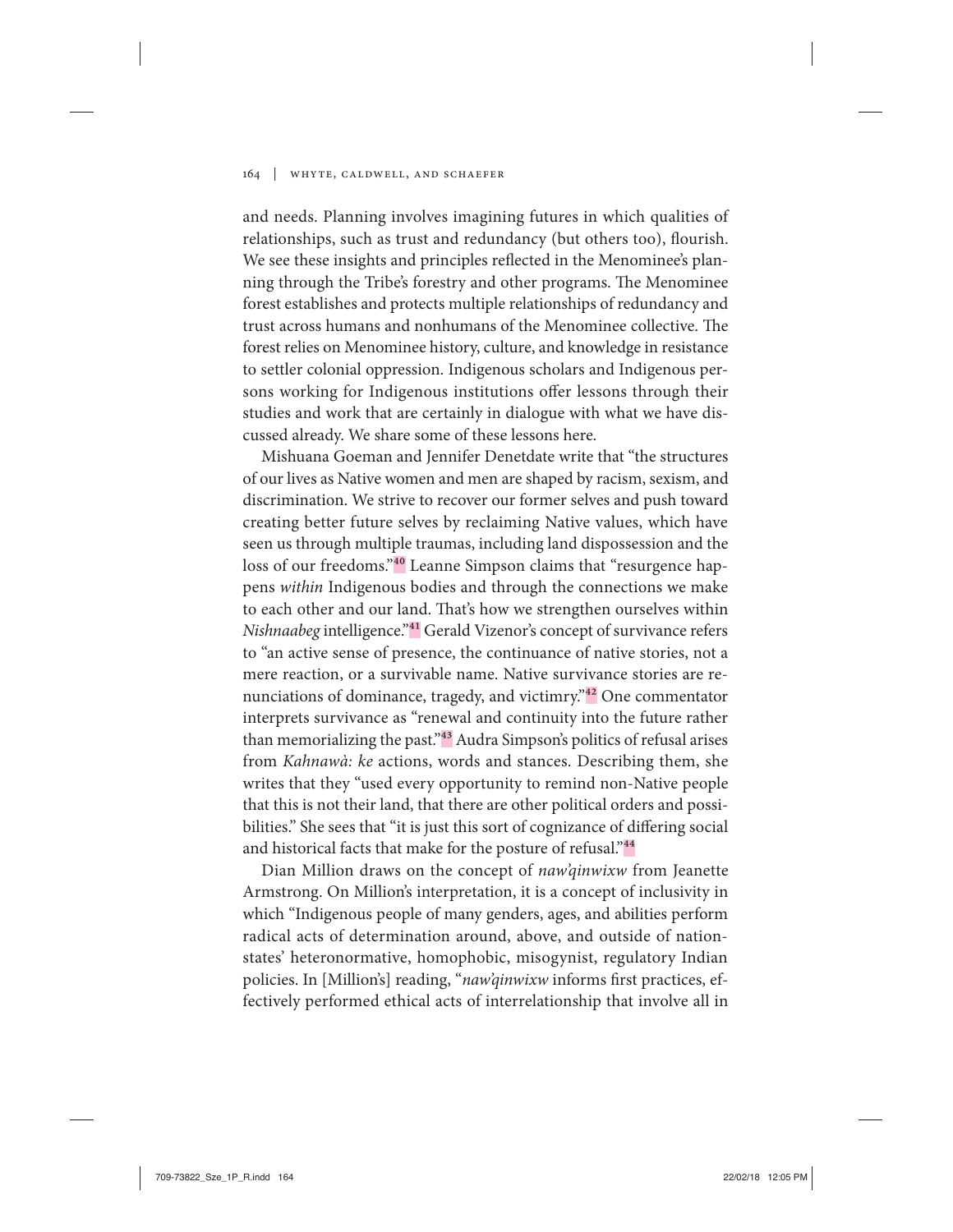any sustained effort to live in a place, with one another, generatively with life, rather than as that which seeks control."<sup>45</sup> Million's philosophy of "healing" looks to Indigenous women as "[offering] a specific vision of polity that encompasses diverse alliances, one that is informed by practices of naw'qinwixw in political struggles for land, food, and environmental justice."46

Māori scholar Te Kipa Kepa Brian Morgan in Aoteoroa/New Zealand has created a model for environmental assessment based on their concept of Mauri. The concept is "central to Tangata Whenua belief regarding the environment. Mauri is the binding force between the physical and the spiritual aspects. When the mauri is totally extinguished, this is associated with death. . . . Mauri is considered to be the essence or life force that provides life to all living things. Water also has mauri."<sup>47</sup> As an ecology, "Mauri also establishes the inter- relatedness of all living things. The linkages between all living things within the ecosystem are based on the whakapapa or genealogies of creation. This establishes the basis for the holistic view of the environment and our ecosystem held by the Tangata Whenua."48 This concept has been used to design a metric for evaluating the environmental actions of the New Zealand settler state in terms of whether particular actions increase or decrease Mauri, instead of relying on settler notions of economic costs and health impacts.<sup>49</sup>

In the St. Lawrence River/Great Lakes Region, the Akwesasne Mohawk Nation's Environmental Department, whose key lead contributors include Angela Benedict, Mary Arquette, and numerous community members,<sup>50</sup> created a climate change plan based on their own knowledge of what we are calling "ecologies" instead of relying heavily on the scientific concepts of a U.S. federal agency or on non- Mohawk adaptation planning organization. For example, the department's plan is organized according to the ecology of the Mohawk Thanksgiving Address, which includes, as categories through which to understand climate change, "The People, Mother Earth, The Waters, The Fish, Small Plants and Grasses, The Berries, Three Sisters, Medicine Herbs, Animals, Trees, The Birds, The Four Winds, The Thunderers, Grand Mother Moon, The Sun, The Stars, the Four Beings and the Creator." Each of these categories involves intricately woven human and nonhuman relationships and responsibilities. In terms of community engagement, and quoting from the plan itself, it calls for the Tribe to hold "a number of Adaptation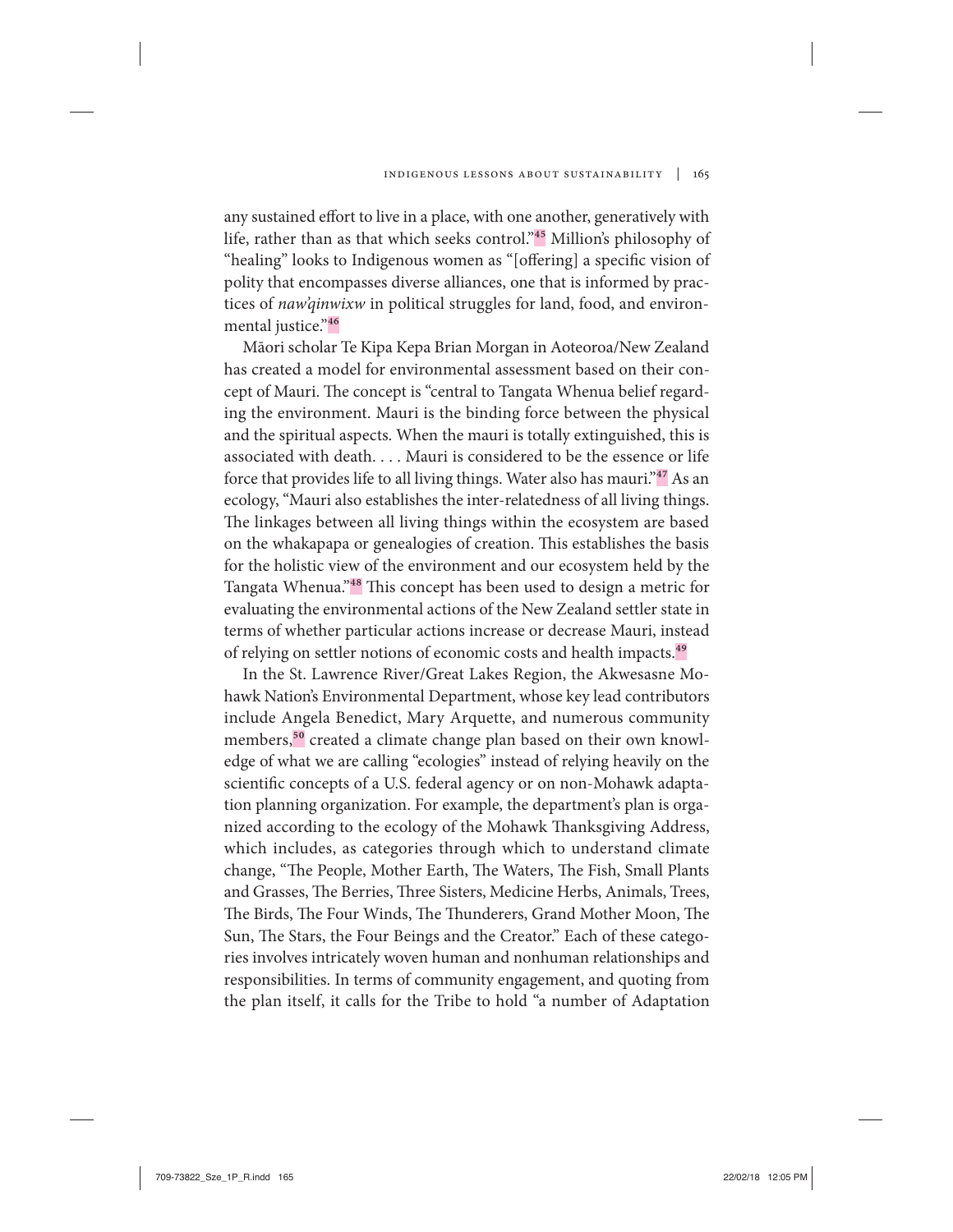Planning classes to teach community members how to prepare for climate change now, and uphold the traditional culture of the Tribe under the changed climatic conditions of the future."<sup>51</sup>

The Diné Policy Institute of the Navajo Nation also uses its own ecology to create a food sovereignty plan, using the principle of Hozho, or holistic well- being (a Navajo word that is hard to translate into English). The plan, whose lead author is Dana Eldridge, seeks to "foster greater self- sufficiency, health, and sustainability for Diné people . . . by reconnecting them with traditional foods and revitalizing knowledge and practices around foods." According the plan, "restoring Hozho will have positive impacts on the health of the people, relationships of the people as well as our interconnectedness with the land, while also leading to greater self- sufficiency for the Diné people and the Navajo Nation." The plan recommends "rebuilding of a self- sufficient food system for the Diné people." The plan carefully documents how settler colonialism has been enacted to create a disconnect between Indigenous people and their land, food, and health, hence Hozho refers, among many things, to processes that can refuse and resurge against oppression.<sup>52</sup>

# The Sustainable Development Institute of the College of Menominee Nation

The Menominee Nation's planning process for sustainability expresses many of the themes and ideas discussed earlier, especially through the work represented in its Sustainable Development Institute, founded by Tribal leadership in 1993 through the Tribe's college.<sup>53</sup> The College of Menominee Nation is one of thirty- seven Tribal Colleges and Universities (TCUs) in the United States.<sup>54</sup> Tribes founded TCUs starting in the late 1960s to provide culturally and socially supportive environments for American Indian students, to support local Tribal communities, and to produce indigenous research and scholarship.<sup>55</sup> The College of Menominee Nation was chartered by the Menominee Tribal Legislature in 1993 and reaffirmed by a vote from the general membership of the Menominee Tribe in 1996.

The mission of the College of Menominee Nation is "to provide opportunities in higher education to its students. As an institution of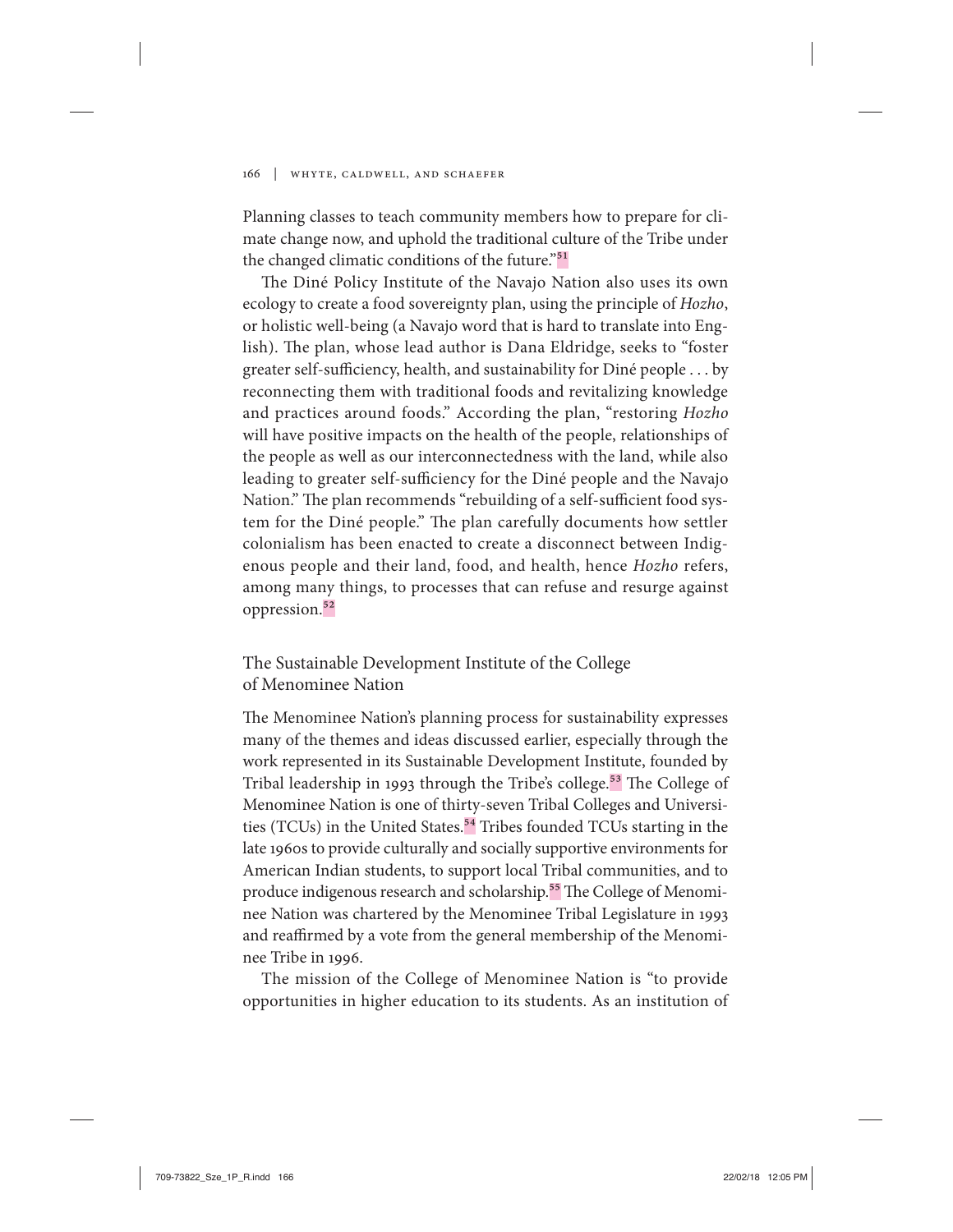higher learning chartered by the Menominee People, the College infuses this education with American Indian culture, preparing students for leadership, careers and advanced studies in a multicultural world."<sup>56</sup> From CMN's founding, there has been a strong connection and commitment to sustainability. Interim President Dr. Diana Morris describes the deep connection between sustainability, education, and what we have described already as Indigenous planning. In an open letter, she affirms that, "for our College and the Menominee People who chartered CMN, sustainable development has roots in the moral code, governance structure, and sustainable forestry practices that evolved within the tribe over many centuries."<sup>57</sup>

Founding president Dr. Verna Fowler has discussed how the curriculum was built around "respect for the land, water, and air; partnership with other creatures of earth; and a way of living and working that achieves a balance between use and replenishment of all resources."58 A commitment to sustainability is part of Menominee life. This commitment was specifically expressed by Menominee Nation leadership through the initiation of the Sustainable Development Institute (SDI). The institute's 1994 mission statement is "to continuously expand knowledge, understanding and resources related to Menominee Nation Sustainable Development for the purpose of ensuring ongoing protection, control and productivity of the Menominee culture, environment, economy, technology, and community."59

Initially, a board of directors made up of Menominee leaders and experts worked to create a theoretical model of sustainable development "to understand the success of Menominee forest management, to share the sustainability successes with others, and to begin to address sustainability issues in other aspects of Tribal life."<sup>60</sup> The initial framework articulated sustainability as interrelated aspects of community, technology, culture, governance, interconnectedness, economy, and Tribal control. A new Sustainable Development Advisory Council (launched in 1995) brought together Menominee leaders and Tribal experts with external partners and experts to further the theoretical model as a guide to research, education, and outreach. The College of Menominee Nation, the Sustainable Development Institute, and the Advisory Council arranged diverse meetings and conversations among their own members and staff, Menominee Tribal leaders, academics, and community members.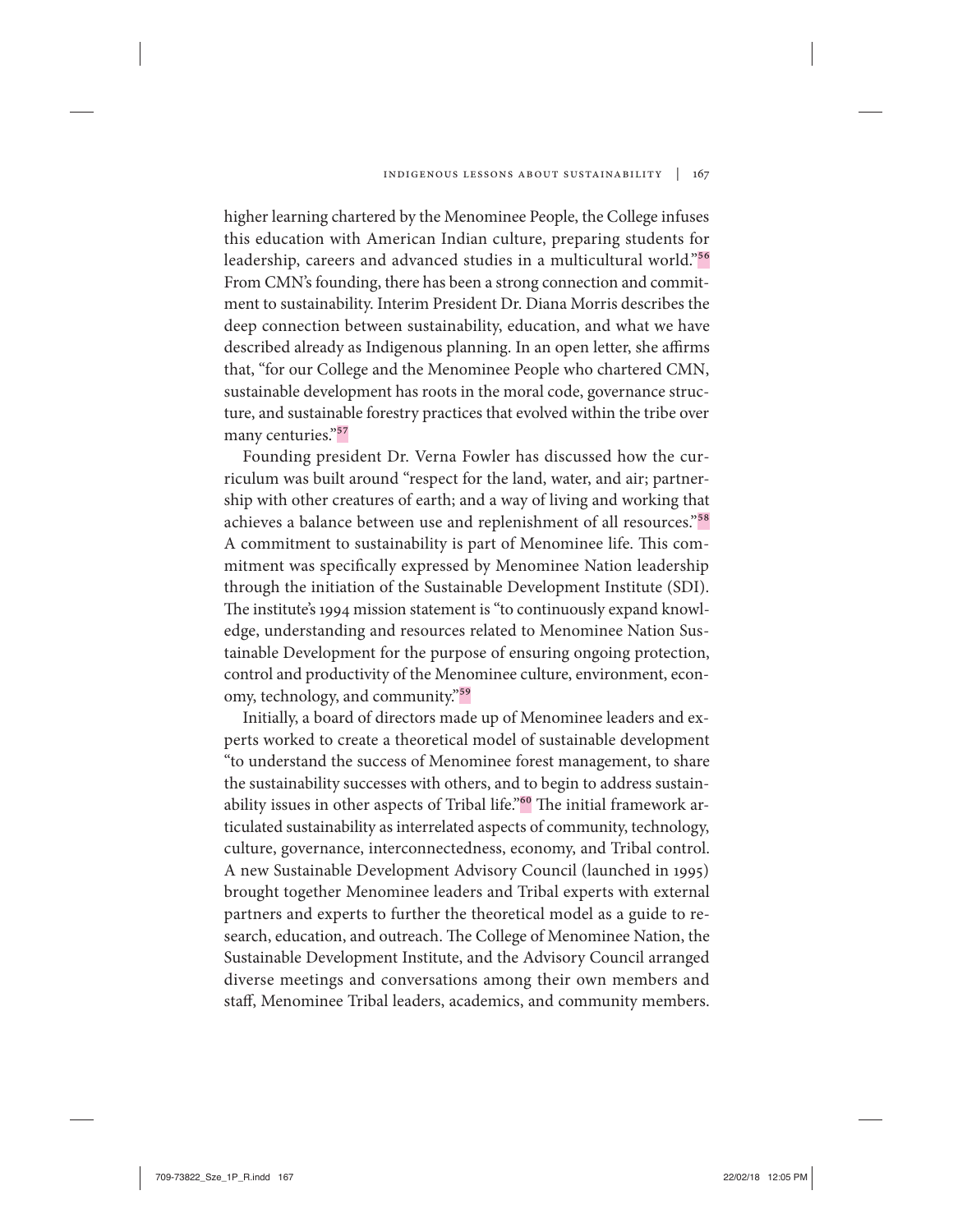The goal of these discussions and conversations was to understand the Menominee sustainable development experience as a way of building the theoretical model.<sup>61</sup>

The model, introduced in the mid-1990s, "defines sustainability as comprising six discrete but highly interrelated dimensions: (1) land and sovereignty, (2) natural environment (which includes human beings), (3) institutions, (4) technology, (5) economics, and (6) human perception, activity, and behavior." The model can be used for a range of processes, including planning, research and evaluation.<sup>62</sup>

Land and sovereignty have specific legal and cultural meanings for the Menominee and other Indigenous peoples that preexist the creation of United States. They continue to use these conceptions of land and sovereignty as part of their contemporary exercise of self-determination.<sup>63</sup> This dimension expresses the idea of redundancy, discussed earlier, which is important to the Menominee because they have fought to retain their land and sovereignty for centuries.<sup>64</sup> The Menominee view this long struggle to have a terrestrial basis for (what we call) redundancy as one of the reasons they have been able to "maintain a reservation within their ancestral territory, maintain the ecological diversity and spiritual and cultural value of their forestland through time, develop a world- renowned forest management system, and establish the College of Menominee Nation."65

The natural environment dimension includes "people, human communities, plants, animals, rocks, water, and air. The natural environment dimension incorporates Menominee understanding that everything is connected and related."66 It also incorporates the importance of building relationships based on trust, among other qualities of relationships, across these different living and nonliving beings and entities. The natural environment dimension is compatible with Western/U.S. sciencebased research methodologies, assuming that intercultural engagement occurs on fair terms. The institutional dimensions refers to "structures that develop and enforce rules of behavior and social interactions (which can include interactions among humans, plants, animals, and the environment). For the Menominee, institutions include the Menominee clan system, the contemporary Tribal government, and the College of Menominee Nation," where trust plays an important role in ensuring good relations among members of the community.67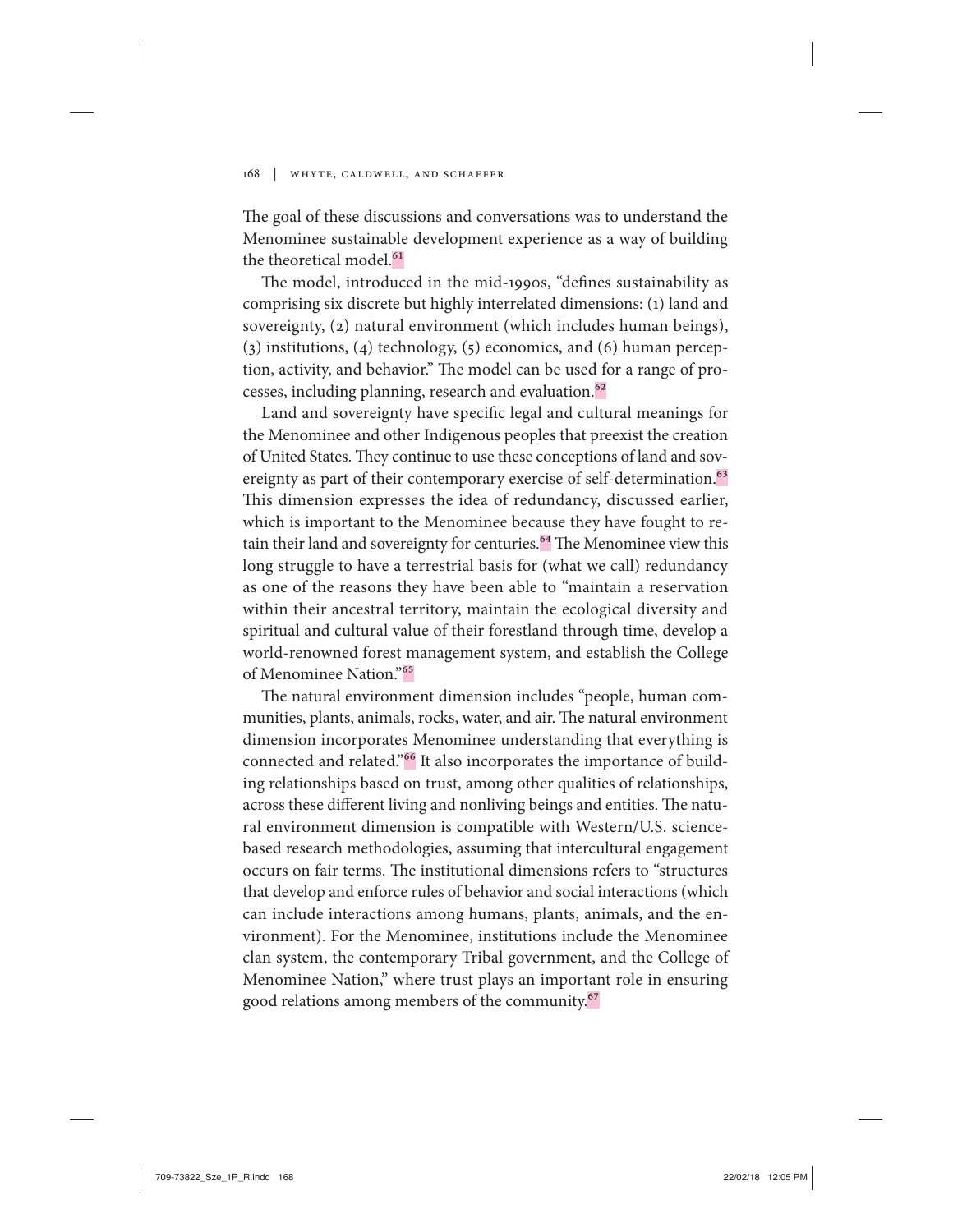The technology dimension is diverse, including "Menominee technology for building birch- bark canoes, processing wild rice, producing high-quality saw timber in a sawmill, and using geographic information systems to implement sustainable forestry management activities." Dockry et al. emphasize the idea that technology concerns the ways in which people get things done.<sup>68</sup> The economic dimension includes a range of scales, households, Tribes, regions, nations and the entire globe. For the Menominee, a key economic issue is the "coexistence of individuals engaged in subsistence harvesting and commercial timber harvesting for sale on the international market. "69 Key to both the technology and economic dimensions are the roles these systems play in collectives by providing trustworthy services that prioritize community well- being and establish and protect redundancy.

Human perception, activity, and behavior is a dimension that concerns diverse individual and community scales relating to sustainability. The dimension includes, on one end of the spectrum, "individual perceptions, activities, and behaviors" and, on the other end, "community understandings, values, and collective pursuits."70 Dockry et al. discuss how "this dimension incorporates everything from Menominee cultural beliefs and practices to the creation of forestry management plans that limit timber harvesting to sustainable levels."<sup>71</sup> This dimension can be used to cover the importance for peoples' motivation and commitment to be able to live in ecologies that bear witness to Indigenous histories, cultures, economies, and futurities. The dimension can pertain to how growing trustworthy relationships, for example, is a deeply emotional process requiring time to establish. It can also take into consideration a difference of perspectives between different tribal member groups within the community, while considering the differing perceptions between the Tribe as a collective and external communities.

Dockry et al. describe succinctly how the model operates:

According to the SDI model, sustainable development is defined as the process of maintaining balance and reconciling the tensions within and among the six dimensions of sustainability. This does not mean to imply that there is a functional equilibrium or a "natural" balance; change is an explicit feature of the model. Each SDI model dimension is dynamic,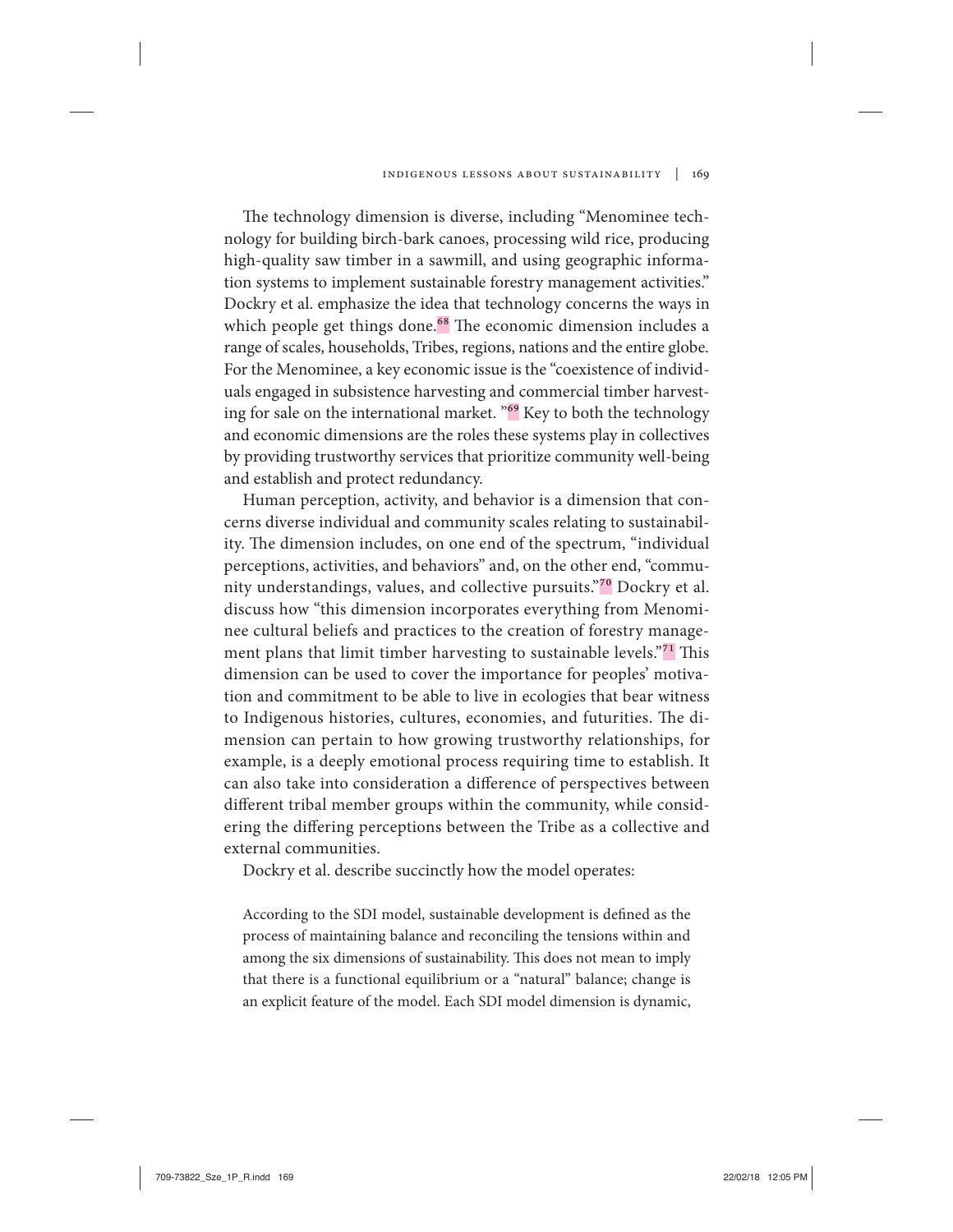both in respect to its internal organization and in relationship to each of the other five dimensions of the model. Change within one dimension will affect other dimensions in an ever-unfolding diffusion of responses to change. Change can be externally driven or inherent to the dynamic nature of any of the six dimensions. The SDI model recognizes that there will always be tensions within and among model dimensions. Tensions can be illustrated by placing SDI model dimensions adjacent to one another. Furthermore, as tensions among model dimensions are relieved, new tensions will arise. Because new tensions will always arise, sustainable development is defined as a continual, and sometimes iterative, process. The model is intergenerational in its framework.72

The Sustainable Development Institute is a case of Indigenous planning through its processes of reflection on how the Menominee and other Indigenous peoples have adapted to settler colonial oppression. The reflection concerns both lessons learned and how to apply them in planning processes to other areas of community life. It is all part of the sustainable forestry story that continues to have physical and ecological credence today in the presence of the forest itself as a living agent. The model is a planning tool that can be used to examine the tensions of human- environmental relationships within (what we call) ecologies. The model, if changed, should be changed in the manner in which it was created. The model is dynamic; it can change, and it should change.

The Sustainable Development Institute is significant as an Indigenous research institution within the Tribal college framework. Tribal colleges typically focus on Tribal needs in a culturally relevant setting. The Sustainable Development Institute seeks to empower students to delve deep into their own Tribal histories, experiences, and insights and explore the physical/ecological manifestations of Indigenous governance that express futurity, such as the Menominee sustainable forest. This is why SDI conceives of itself as based on the idea of reflection on insights and lessons about sustainability in place. The institute is a place for students to delve deeper into programs guided by Indigenous peoples. Additionally, SDI is able to create opportunities for TCU students and other Tribal students to explore their own stories across the boundaries of Tribal college settings and mainstream academic institutions.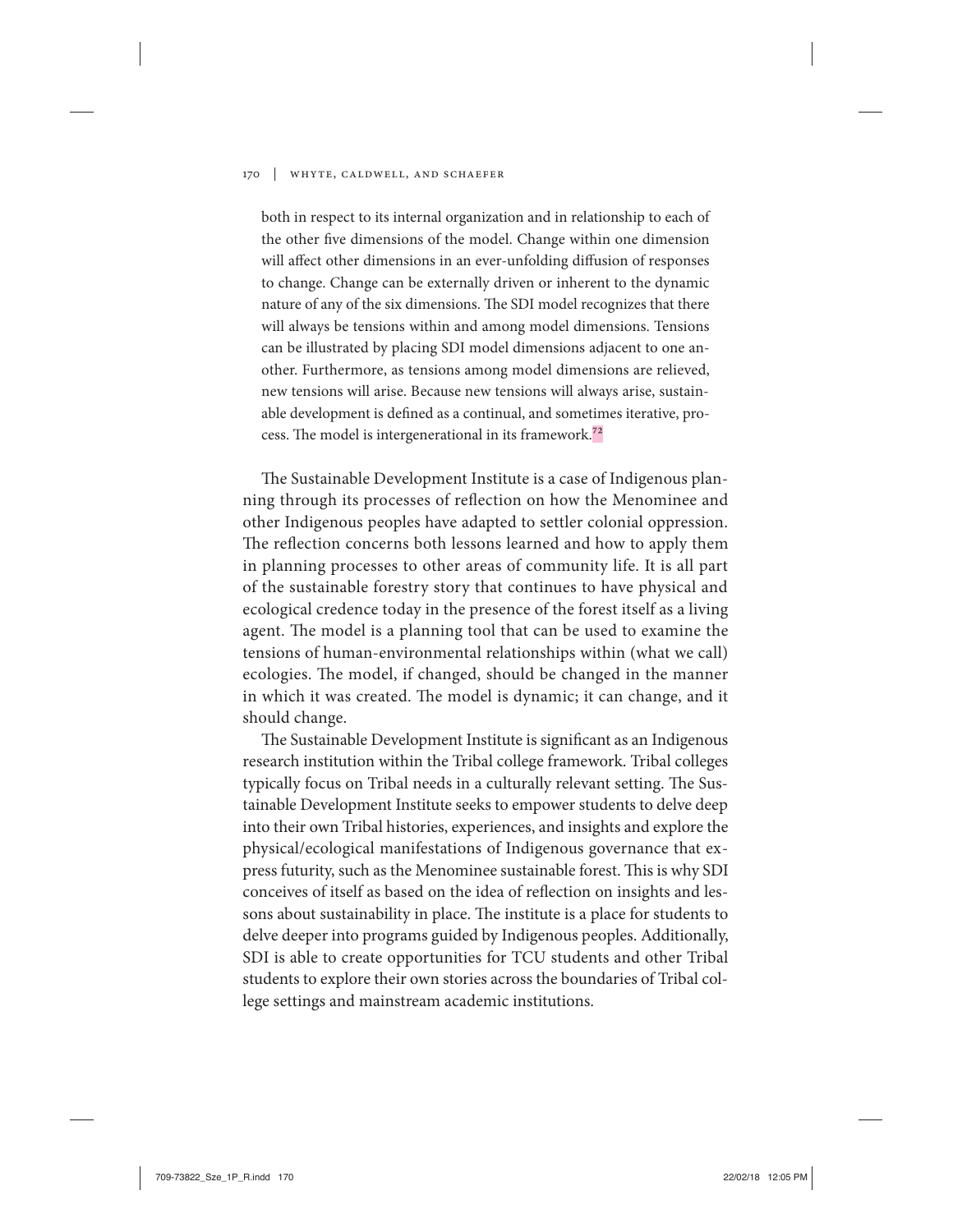# The Sustainable Development Institute on Climate Change

Consistent with SDI's core mission to share insights within the Menominee community and beyond, it has embarked on a number of projects, with climate change emerging as a larger thematic area for exploring Indigenous ecologies and human- environmental relations more broadly. Climate change poses a threat to the traditional livelihoods and the sustainably managed forestlands of the Menominee Nation. However, climate change also presents an opportunity— a chance to apply Indigenous knowledge to adapt and sustain Native communities and, for the Menominee Nation especially, to share its understandings with others seeking to address this global issue. The experience and ability of SDI to work within and across the worldviews of both Indigenous knowledge and "Western science" allows for opportunities to address a complex issue like climate change from multiple perspectives. The Sustainable Development Institute is a case of an institution that uses an overall process that seeks to understand, through multiple projects, how Menominee and other Indigenous peoples can sustain the continuance of our own societies despite the oppressive conditions we face.

The SDI model itself, a summary of Menominee indigenous planning expertise, provides a framework, or representation of an ecology, for addressing climate change outside of the mainstream thinking in a more integrative and holistic manner, taking into consideration— rather than separation from— spiritual aspects related to resilience and adaptation and the inclusion of elder and youth voices with the scientific voices. This focus on different perspectives and voices are just parts of the overall picture of Menominee's lessons on the meaning of place- based sustainability. The resulting climate change projects include those operating at regional, national, and global climate scales. In all of these projects, SDI has served as a boundary organization that facilitates processes of Indigenous planning for climate change in the context of interactions with settler institutions, especially U.S. federal agencies.

For the last few years, the SDI has held a "Shifting Seasons Summit" to respond to the growing local, national, and global need to monitor and respond to climate change. The most recent summit was funded largely by the U.S. Department of Interior's Bureau of Indian Affairs and Northeast Climate Science Center. The conferences were organized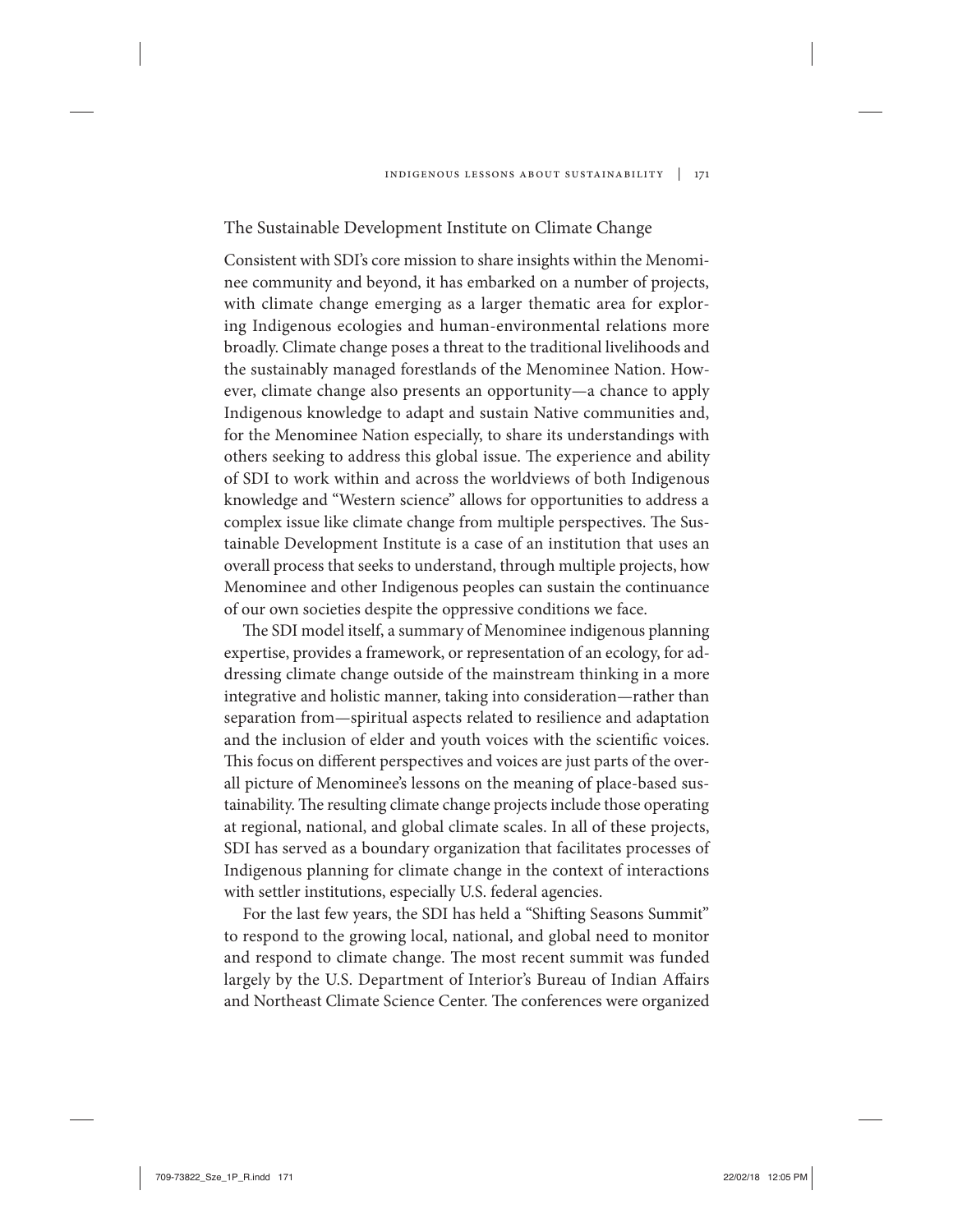dialogically, with Indigenous persons, nations, and organizations as the lead planners and major speakers, instructors, and attendees. Participants had the opportunity to spend time directly on the Menominee land— for example, visiting the Menominee Forest, culturally significant areas, and specific communities. Participants also sat in circles or in other communicative arrangements, at different points in the conference, to discuss the importance of talking about topics not typically discussed in relation to climate change, which ranged from collaboration across cultural difference to colonialism to gender and patriarchy.

Measuring the Pulse of the Forest was a three- year project funded through a U.S. Department of Agriculture National Institute of Food and Agriculture Tribal College Research Grant Program. Project partners included the Center for First Americans Forestlands (part of SDI), the Smithsonian Institution, and Michigan State University's Native American Institute. The integrated resource approach of this project not only identified predicted climate change impacts on the Menominee forest but also how that would influence the Menominee peoples' relationships with the forest and affected species. The study included the installation of three one- hectare climate change monitoring plots and the development and use of semi- structured interviews to assess community members' relationships and Indigenous knowledge with the forest in the past, present, and future. This project was a direct example of Indigenous planning through the use of a framework based on Indigenous knowledge and the utilization of Western science to help illustrate these relationships from another perspective. In this instance, the work is controlled by a Tribal entity (College of Menominee Nation) with an Indigenous community as the main beneficiary.

Through a project funded by the U.S. Department of Interior's Northeast Climate Science Center, SDI has worked to collaborate with Indigenous nations throughout the Northeast region to find planning solutions to climate change impacts that can be pursued by individual Tribes or through cooperative solutions. Initial development for this project grew from an earlier project between the Center for First Americans Forestlands (at CMN), the U.S. Forest Service, and the Great Lakes Integrated Sciences + Assessments Center (U.S. National Oceanic and Atmospheric Administration) to develop Indigenous methods of strategic foresight for adaptation planning. The project focuses on how Indigenous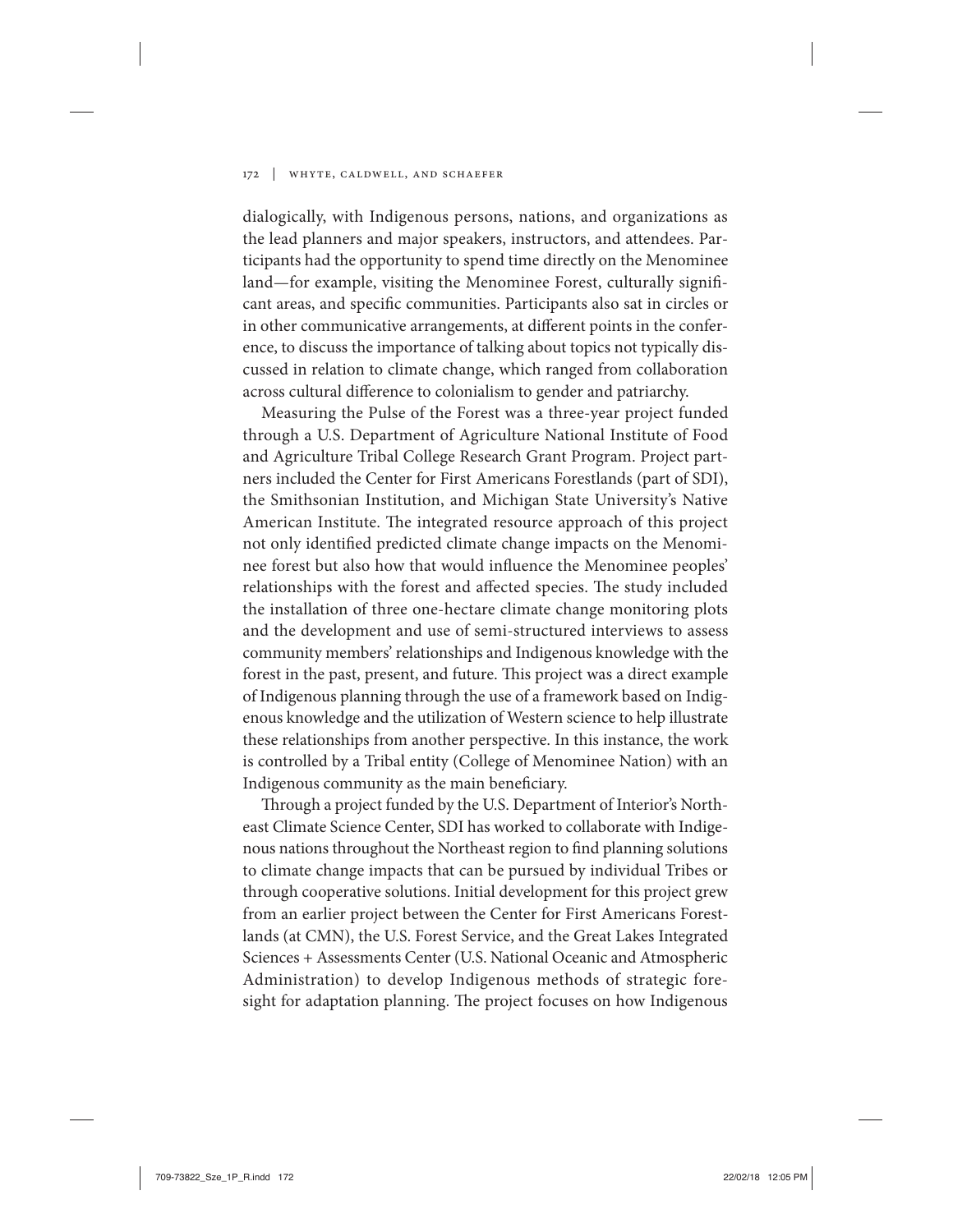peoples can develop, specific to their locations, culturally guided and community- based climate change programs, often inspired by seasonal rounds and other governance systems coming from the Indigenous communities. Some of the key developments have been the creation and refinement of nation- or community- specific public engagement strategies, a methodology of Indigenous scenario planning and culturally rooted educational programs on climate change for youth.

The Sustainable Development Institute seeks to expand its work to better understand how to evaluate Indigenous partnerships with scientists and to offer more educational opportunities for Indigenous students that will prepare them for future work on climate change planning. The Sustainable Development Institute and Michigan State University recently received funding from the National Science Foundation to evaluate ethical training for scientists in climate science organizations, and the SDI worked with Carla Dhillon to evaluate the 2015 meeting of "Rising Voices: Collaborative Science for Climate Solutions" at the National Center for Atmospheric Research.<sup>73</sup> In both projects, SDI is developing Indigenous frameworks for evaluation that can measure or gauge relationship issues such as trustworthiness— expressed through Indigenous concepts such as family relatedness— that matter to many Indigenous persons in their interactions with scientists.

In 2015, SDI hosted its first Indigenous Planning Summer Institute for SDI summer interns at the College of Menominee Nation. In 2016 and 2017, the Indigenous Planning Summer Institute invited Indigenous students along with SDI summer interns and instructors from the Indigenous Design and Planning Institute at the University of New Mexico and expanded its curriculum to include three Indigenous planning concepts from the institute's work that engender credence in Indigenous futurities: Seven- generation planning and Indigenous knowledges and cultures are already powerful resources for planning, and the history of oppression in Indigenous communities needs to be understood and learned from. The institutes developed with support through the DOI Northeast Climate Science Center have also provided a means for securing additional funding and support over the years.

These concepts were shown in practice through placed-based and activity- based curricula conducted by and occurring at the Menominee Nation, Oneida Nation, and the Stockbridge- Munsee Community.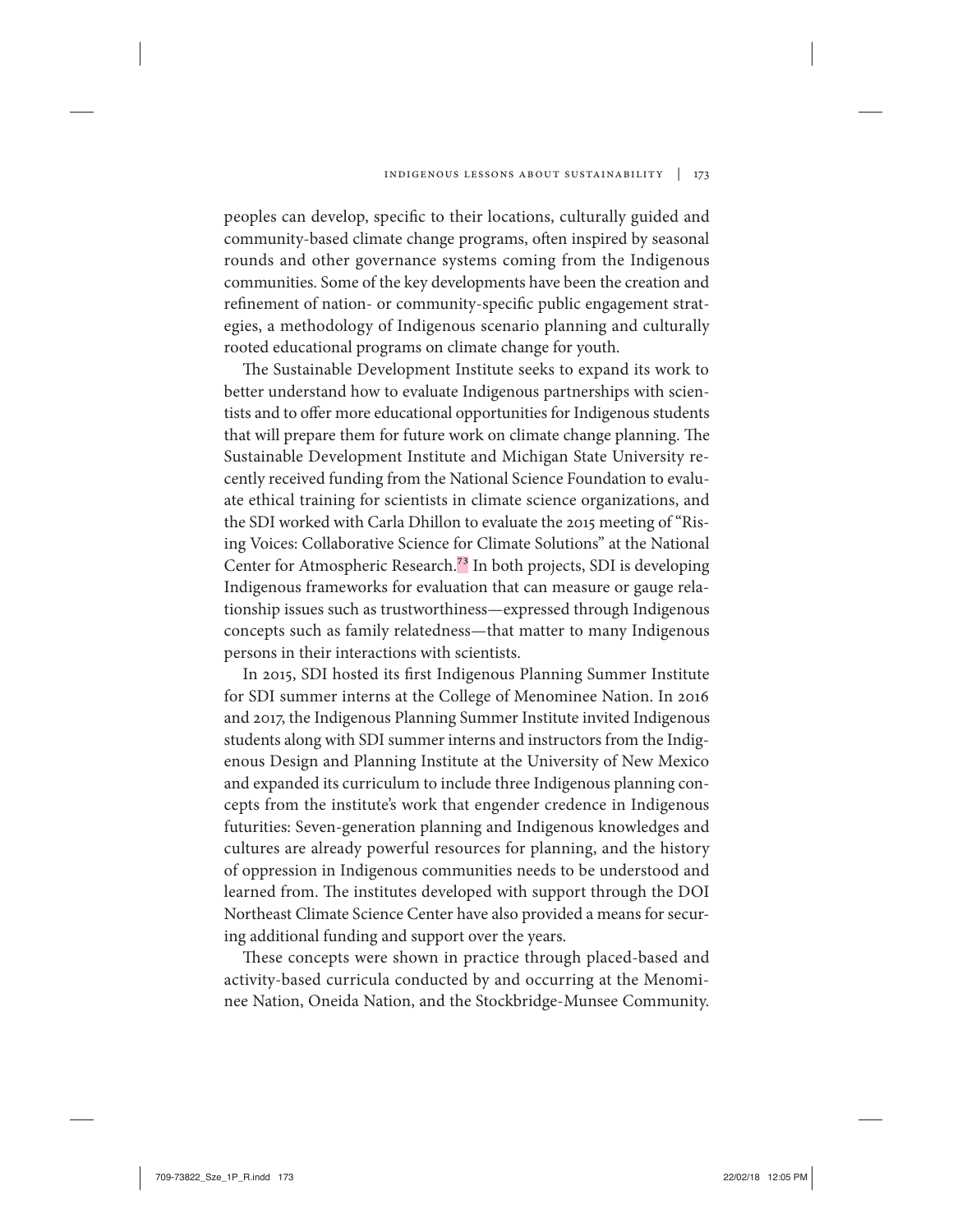The curriculum was developed in collaboration with Ted Jojola and Michaela Shirley of the Indigenous Design and Planning Institute at the University of New Mexico. In this way, the Indigenous students had the opportunity to learn from other Indigenous peoples about planning. The planning institute seeks to provide Indigenous- based, experiential training for the next generation of Indigenous scientists, leaders, activists, and professionals. The institute seeks to motivate students' creativity and provide what is unfortunately a rare but powerful opportunity for Indigenous persons to engage in intercultural exchange across different Indigenous peoples.

# Conclusion

The Sustainable Development Institute focuses on what can best be described as reflective planning processes of Indigenous sustainability. The processes are rooted in what we can understand and recover from our experiences prior to and during settler colonialism and how our own interpretations can be used to support the continuance of Indigenous peoples. A huge part of what SDI does is not so much centered on Indigenous lessons on sustainability for all humanity. Rather, SDI's work considers what processes support Indigenous peoples' sustainability in the face of the challenges of settler colonialism, starting from the Menominee experience and then branching out to others when mutual benefits are possible. This reflection on sustainability arises from concern about how Indigenous peoples can put planning processes into practice. It is an active effort that expresses our gratitude to those before us and shows our responsibility to those who will come after us. This line of sustainability is maintained by sharing cultural values that have been passed down from generation to generation to show how we can act on the potential futurities of our peoples.

This is different from how some non- Indigenous communities seek to understand our lessons of sustainability for the purpose of saving themselves or humankind. Instead, Indigenous planning, as a way of reflecting on Indigenous sustainability, is about figuring out the planning processes arising from the contexts that we actually live in today, in which our societies are greatly limited and threatened by settler colonialism and other forms of oppression. Reflecting on sustainability in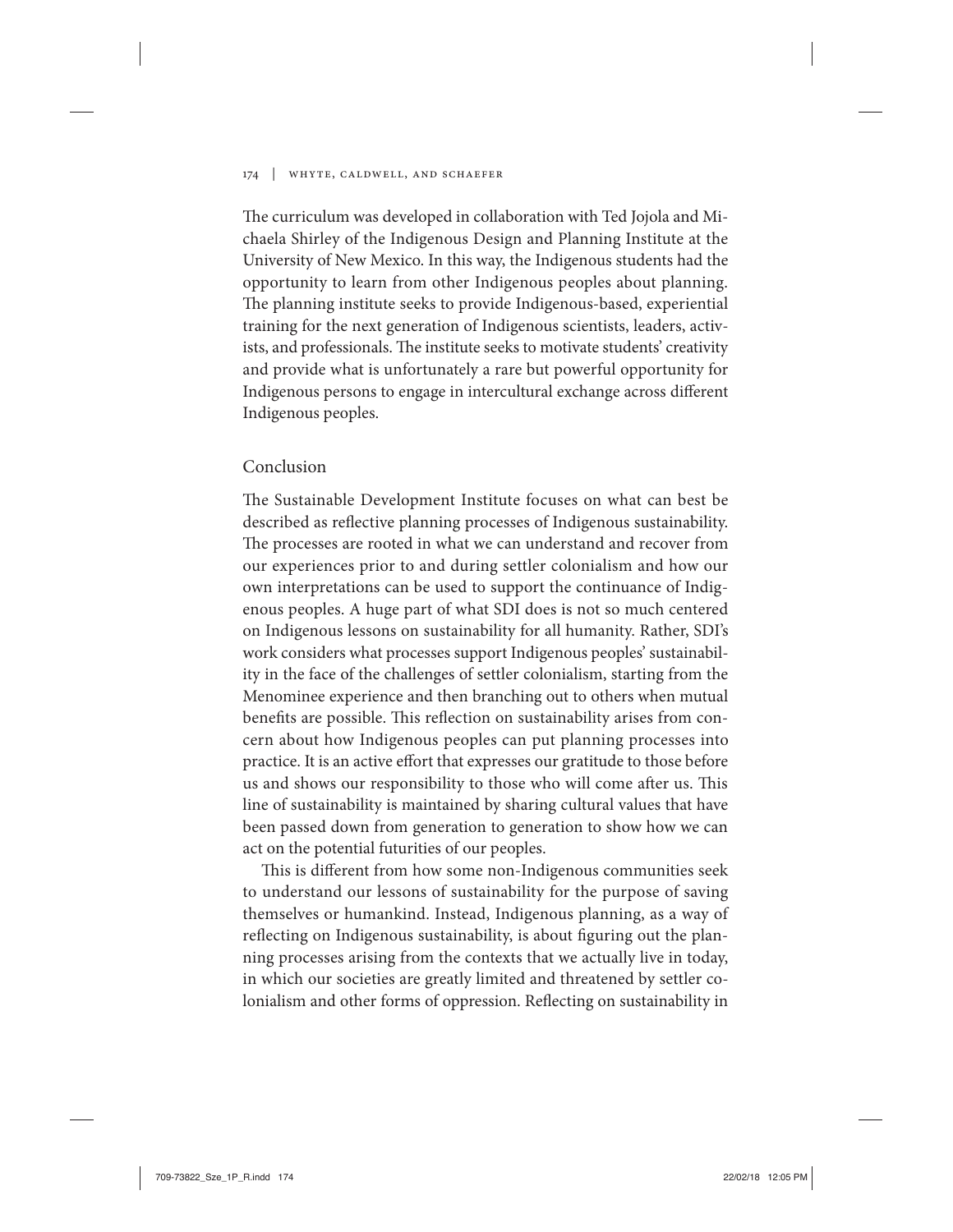this way— whether regarding climate change, biodiversity conservation, or food sovereignty— keeps us aware of how oppression endures as one of the largest threats to Indigenous peoples and many other groups. Whether settler and other privileged populations ultimately can achieve sustainability in the near- or long- term planning horizons is not so much our concern. Regardless of what happens with them, the odds are that Indigenous peoples will continue to face different forms of colonial oppression and must innovate strategies for protecting our continuance no matter what non- Indigenous populations end up doing.

## **NOTES**

- **1** Wisconsin State historical marker on the Menominee Nation reservation.
- **2** David Beck, Siege and Survival: History of the Menominee Indians, 1634– 1856 (Lincoln: University of Nebraska, 2002): 8; also quoting Albert Ernest Jenks, The Wild Rice Gatherers of the Upper Lakes: A Study in American Primitive Economics, Extract from the Nineteenth Annual Report of the Bureau of American Ethnology (Washington, DC: Government Printing Office, 1901).
- **3** In both stories, spellings vary owing to source.
- **4** David Grignon et al., "Menominee Indian Reservation Historical Review— Commemorating the Reservation Sesquicentennial, 1854– 2004," ed. Menominee Historic Preservation Department (Keshena: Menominee Tribe of Indians of Wisconsin, 2004).
- **5** Beck, Seige and Survival, 7.
- **6** University of Wisconsin– Stevens Point, The Menominee Clans Story , n.d., www .uwsp.edu.
- **7** Beck, Seige and Survival, 16.
- **8** Ibid.; and Brenda Child, Holding Our World Together: Ojibwe Women and the Survival of Community (New York: Penguin, 2012).
- **9** Felix Keesing, The Menomini Indians of Wisconsin: A Study of Three Centuries of Cultural Contact and Change (Madison: University of Wisconsin Press, 1939), 102.
- **10** David Beck, The Struggle for Self- Determination: History of the Menominee Indians since 1854 (Lincoln: University of Nebraska Press, 2005); Brian Hosmer, American Indians in the Marketplace: Persistence and Innovation among the Menominees and Metlakatlans, 1870-1920 (Lawrence: University Press of Kansas, 1999); and Marshall Pecore, "Menominee Sustained- Yield Management: A Successful Land Ethic in Practice," Journal of Forestry 90, no. 7 (1992): 12– 16.
- **11** Beck, The Struggle for Self- Determination; and Michael J. Dockry, "Indigenous Forestry in the Americas: Comparative Environmental Histories in Bolivia and Wisconsin" (PhD diss., University of Wisconsin– Madison, 2012).
- **12** Menominee Tribal Enterprises, Menominee Forest Management Plan (Keshena, WI: Menominee Tribal Enterprises, 2012).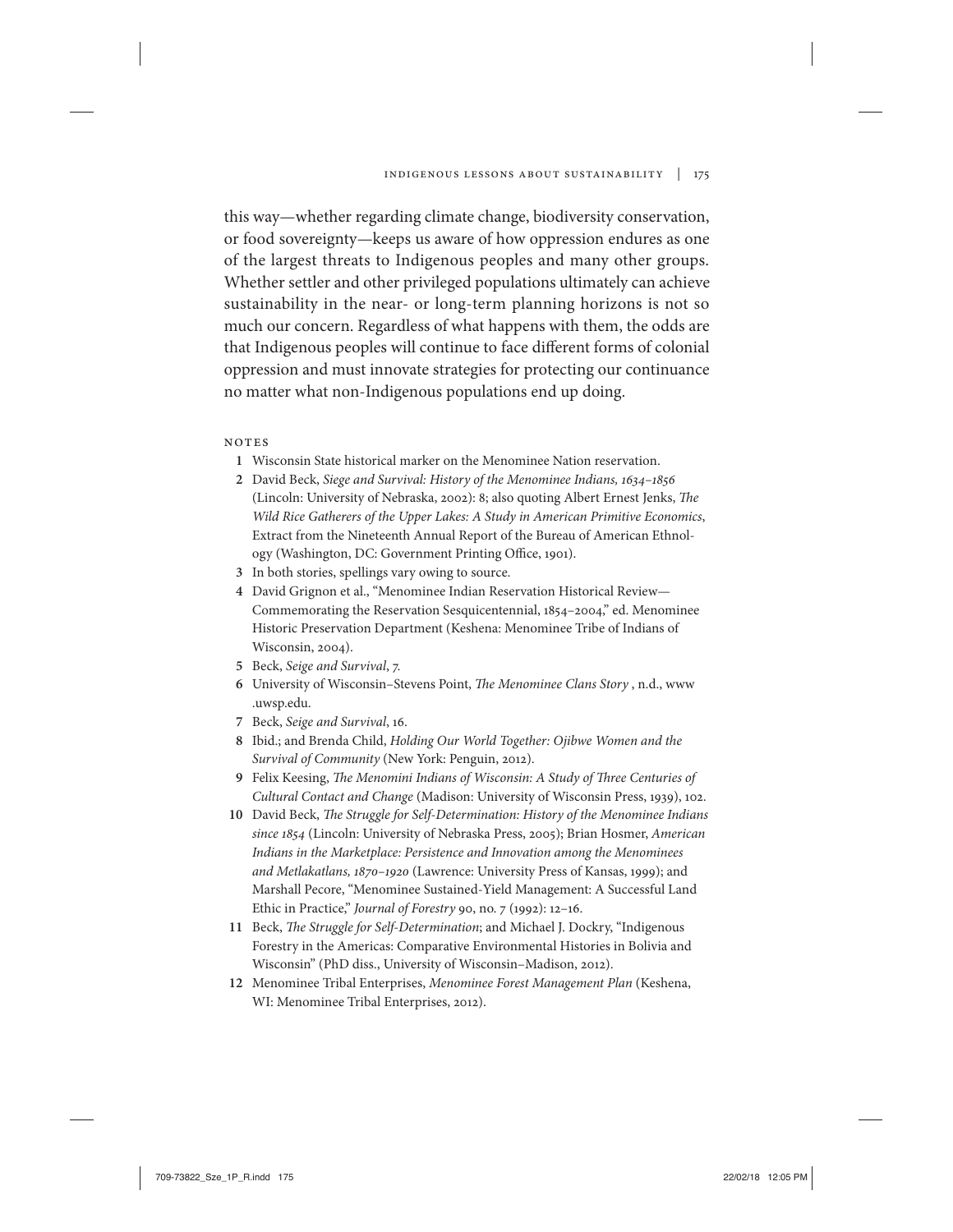- **13** Pecore, "Menominee Sustained- Yield Management."
- **14** Advertisement in the Appleton (WI) Post Crescent, May 16, 1969; credit to Michael Dockry for this research.
- **15** DRUMS Newsletter, July 1, 1972; credit to Michael Dockry for this research.
- **16** James Anaya, Indigenous Peoples in International Law (New York: Oxford University Press, 2004); and Douglas Sanders, The Formation of the World Council of Indigenous Peoples (Copenhagen: International Secretariat of the International Work Group for Indigenous Affairs, 1977).
- **17** Ted Jojola, "Indigenous Planning— An Emerging Context," in "Canadian Planning and Policy/Aménagement et politique au Canada," supplement, Canadian Journal of Urban Research 17, no. 1 (2008): 37– 47; and Ryan Walker, Ted Jojola, and David Natcher, eds., Reclaiming Indigenous Planning, McGill- Queen's Native and Northern Series, no. 70 (Montreal: McGill- Queen's University Press, 2013). See also S. Yvonne Prusak, Ryan Walker, and Robert Innes, "Toward Indigenous Planning? First Nation Community Planning in Saskatchewan, Canada," Journal of Planning Education and Research 36, no. 4 (2016): 440– 450.
- **18** Mishuana Goeman, Mark My Words: Native Women Mapping Our Nations (Minneapolis: University of Minnesota Press, 2013).
- **19** Robin Kimmerer, Braiding Sweetgrass: Indigenous Wisdom, Scientific Knowledge and the Teachings of Plants (Minneapolis: Milkweed Editions, 2013).
- **20** John Borrows, Recovering Canada: The Resurgence of Indigenous Law (Toronto: University of Toronto Press, 2002); and Val Napoleon, Thinking about Indigenous Legal Orders (Dordrecht: Springer, 2013).
- **21** Treaty Indian Tribes in Western Washington, "Treaty Rights at Risk: Ongoing Habitat Loss, the Decline of the Salmon Resource, and Recommendations for Change" (Olympia, WA: Northwest Indian Fisheries Commission, July 14, 2011), www.nwifc.org.
- **22** Kate McCoy, Eve Tuck, and Marcia McKenzie, eds., Land Education: Rethinking Pedagogies of Place from Indigenous, Postcolonial, and Decolonizing Perspectives (London: Routledge, 2016); and Andrejs Kulnieks, Dan Roronhiakewen Longboat, and Kelly Young, eds., Contemporary Studies in Environmental and Indigenous Pedagogies: A Curricula of Stories and Place (Rotterdam: Sense Publishers, 2013).
- **23** Kyle P. Whyte, "The Dakota Access Pipeline, Environmental Injustice and U.S. Colonialism," Red Ink— An International Journal of Indigenous Literature, Arts and Humanities 19, no. 1 (2017): 154-169.
- **24** Jojola, "Indigenous Planning," 42.
- **25** Ibid.
- **26** Hirini Matunga, "Theorizing Indigenous Planning," in Walker, Jojola, and Natcher, Reclaiming Indigenous Planning, 11.
- **27** Alyosha Goldstein, Formations of United States Colonialism (Durham, NC: Duke University Press, 2014); and Adam Barker, "The Contemporary Reality of Canadian Imperialism Settler Colonialism and the Hybrid Colonial State," American Indian Quarterly 33, no. 3 (2009): 325– 351.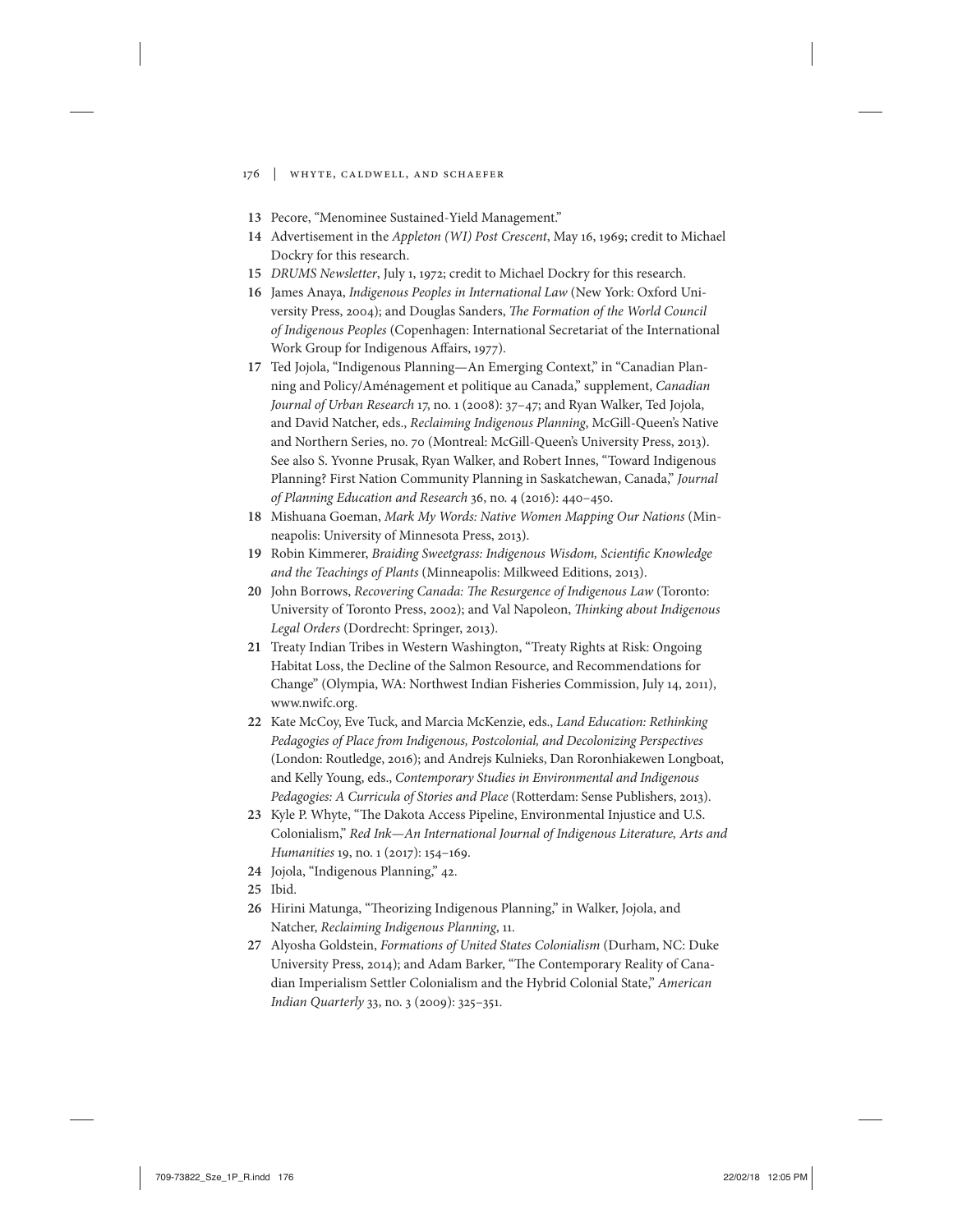- **28** Tate LeFevre introduces the literature on settler colonialism that appreciates the diverse contributions, especially Indigenous feminism and gender studies. See Tate LeFevre, "Settler Colonialism," in Oxford Bibliographies in Anthropology, ed. John Jackson (Oxford: Oxford University Press, 2015), 1– 26. Lorenzo Veracini points out, though, that settlers certainly engage in the other forms of colonialism during processes of settlement. See Lorenzo Veracini, Settler Colonialism (New York: Palgrave Macmillan, 2010). See also Eve Tuck and K. Wayne Yang, "Decolonization Is Not a Metaphor," Decolonization: Indigeneity, Education and Society 1, no. 1 (2012): 1– 40.
- **29** Goldstein, Formations of United States Colonialism.
- **30** Kyle P. Whyte, "Indigenous Food Systems, Environmental Justice, and Settler-Industrial States," in Global Food, Global Justice: Essays on Eating under Globalization, ed. Mary C. Rawlinson and Caleb Ward (Newcastle upon Tyne: Cambridge Scholars Publishing, 2015), 143-166.
- **31** Ibid.
- **32** Ibid.
- **33** We learned of this history through teachings at the Indigenous Planning Summer Institute in 2017, hosted by the Sustainable Development Institute of the College of Menominee Nation in Shawano, WI. Although see also the Menominee testimonies about rice in Jenks, The Wild Rice Gatherers.
- **34** Annette Baier, "Trust and Anti- trust," Ethics 96 (1986): 231– 260.
- **35** For a philosophical account of trust and knowledge related to the claims here, see Naomi Scheman, "Toward a Sustainable Epistemology," Social Epistemology 26, nos. 3– 4 (2012): 471– 489.
- **36** Mishuana Goeman and Jennifer Denetdale, "Native Feminisms: Legacies, Interventions, and Indigenous Sovereignties," Wicazo Sa Review 24, no. 2 (2009): 9-13; Joyce Green, ed., Making Space for Indigenous Feminism (London: Zed Books, 2007); and Sarah Deer, The Beginning and End of Rape (Minneapolis: University of Minnesota Press, 2015).
- **37** Ronald Trosper, "Northwest Coast Indigenous Institutions That Supported Resilience and Sustainability," Ecological Economics 41, no. 2 (2012): 329-344.
- **38** Eve Tuck & Rubén Gaztambide- Fernández, "Curriculum, Replacement, and Settler Futurity," Journal of Curriculum Theorizing 29, no. 1 (2013): 72– 89.
- **39** Ibid.
- **40** Goeman and Denetdale, "Native Feminisms," 9– 10.
- **41** Leanne Simpson and Glen Coulthard, interviewed by Eric Ritskes, Decolonization: Indigeneity, Education and Society (journal blog), November 26, 2014, https:// decolonization.wordpress.com.
- **42** Gerald Vizenor, Manifest Manners: Narratives on Postindian Survivance (Lincoln: University of Nebraska Press, 1994), vii.
- **43** Karl Kroeber, "Why It's a Good Thing Gerald Vizenor Is Not an Indian," in Survivance: Narratives of Native Presence, ed. G. Vizenor (Lincoln: University of Nebraska Press, 2008), 25.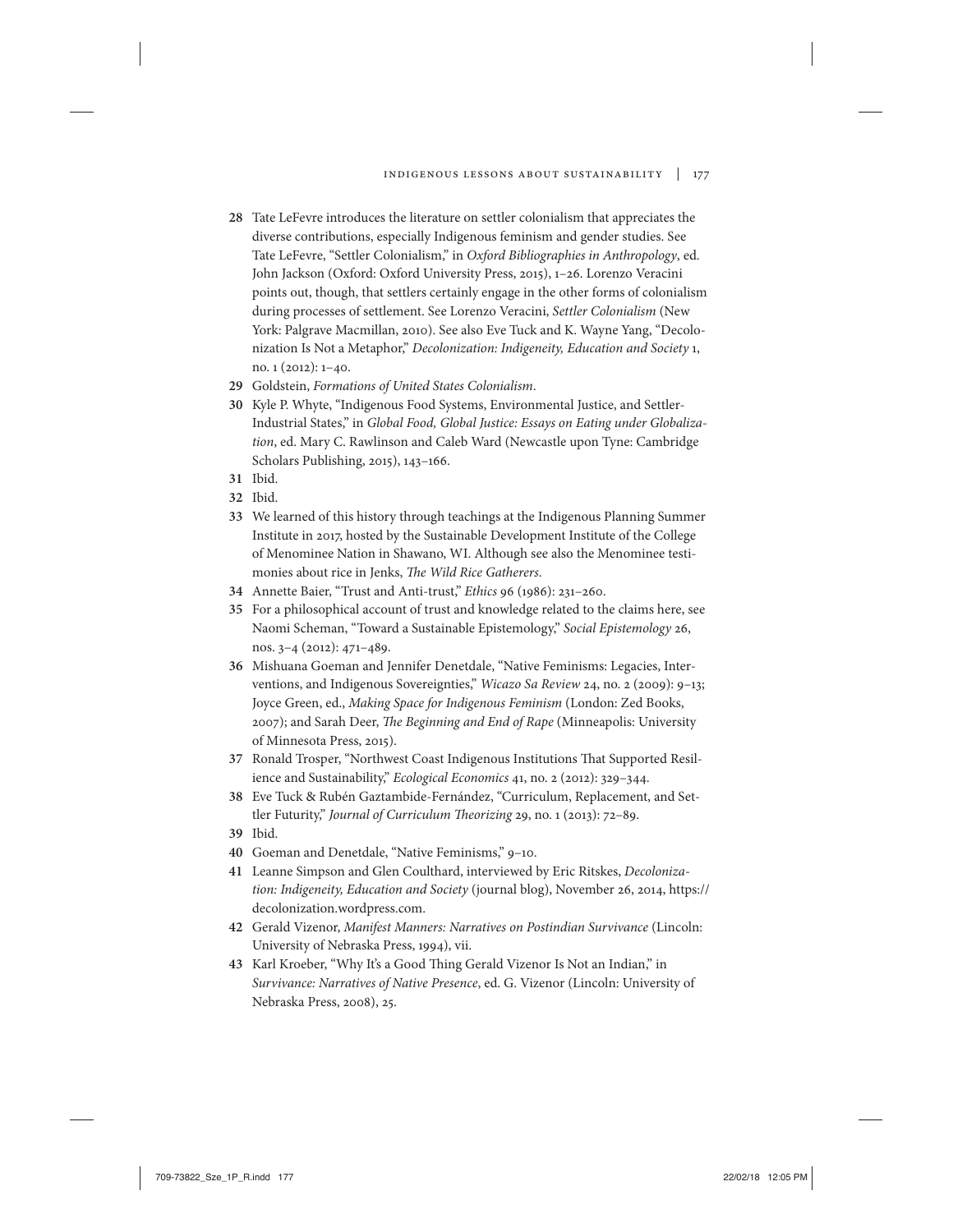- **44** Audra Simpson, "Consent's Revenge," Cultural Anthropology 31, no. 3 (2016): 326– 333.
- **45** Dian Million, Therapeutic Nations: Healing in an Age of Indigenous Human Rights (Tucson: University of Arizona Press, 2013), 28.
- **46** Ibid., 32.
- **47** Te Kipa Kepa Brian Morgan, "A Tangata Whenua Perspective on Sustainability using the Mauri Model: Towards Decision Making Balance with Regard to our Social, Economic, Environmental and Cultural Well- Being," paper presented at the International Conference on Sustainability Engineering and Science, July 7-9, 2004, Auckland, New Zealand, [5], Sustainability Society, www.thesustainability society.org.nz.
- **48** Ibid.
- **49** Te Kipa Kepa Brian Morgan, "The Value of a Hapū Perspective to Municipal Water Management Practice: Mauri and Potential Contribution to Sustainability Decision Making in Aotearoa New Zealand" (PhD diss., University of Auckland, 2008), "Waiora and Cultural Identity Water Quality Assessment Using the Mauri Model," AlterNative: An International Journal of Indigenous Peoples 3, no. 1 (2006): 42-67, and Mauriometer, www.mauriometer.com, accessed 2016.
- **50** Mary Arquette, "Tribal Adaptation Case Study," presentation at the Shifting Seasons Summit: Building Capacity for Tribal Climate Change Adaptation, 2014, College of Menominee Nation, Keshena, WI.
- **51** St. Regis Mohawk Tribe, Environment Division, "Climate Change Adaptation Plan for Akwesasne" (Akwesasne: St. Regis Mohawk Tribe, August 30, 2013), www.srmtenv.org.
- **52** Diné Policy Institute, "Diné Food Sovereignty" (Tsaile, AZ: Diné Policy Institute, April 2014), www.dinecollege.edu.
- **53** This section draws significantly from the rigorous historical account of the development of the Sustainable Development Institute and the theoretical model of sustainability in Michael J. Dockry, Katherine Hall, William Van Lopik, and Christopher M. Caldwell, "Sustainable Development Education, Practice, and Research: An Indigenous Model of Sustainable Development at the College of Menominee Nation, Keshena, WI, USA," Sustainability Science 11, no. 1 (2016):  $127 - 138$ .
- **54** See the American Indian Higher Education Consortium at www.aihec.org for information about tribal colleges and universities.
- 55 Paul Boyer, "First Survey of Tribal College Students Reveals Attitudes," Tribal College 9, no. 2 (1997): 36.
- **56** College of Menominee Nation, President position description and college mission statement (Keshena, WI: College of Menominee Nation, January 30, 2017), www .menominee.edu.
- **57** Diana Morris, "Letter from the President" (Keshena, WI: College of Menominee Nation, n.d.), www.menominee.edu., accessed December 19, 2017.